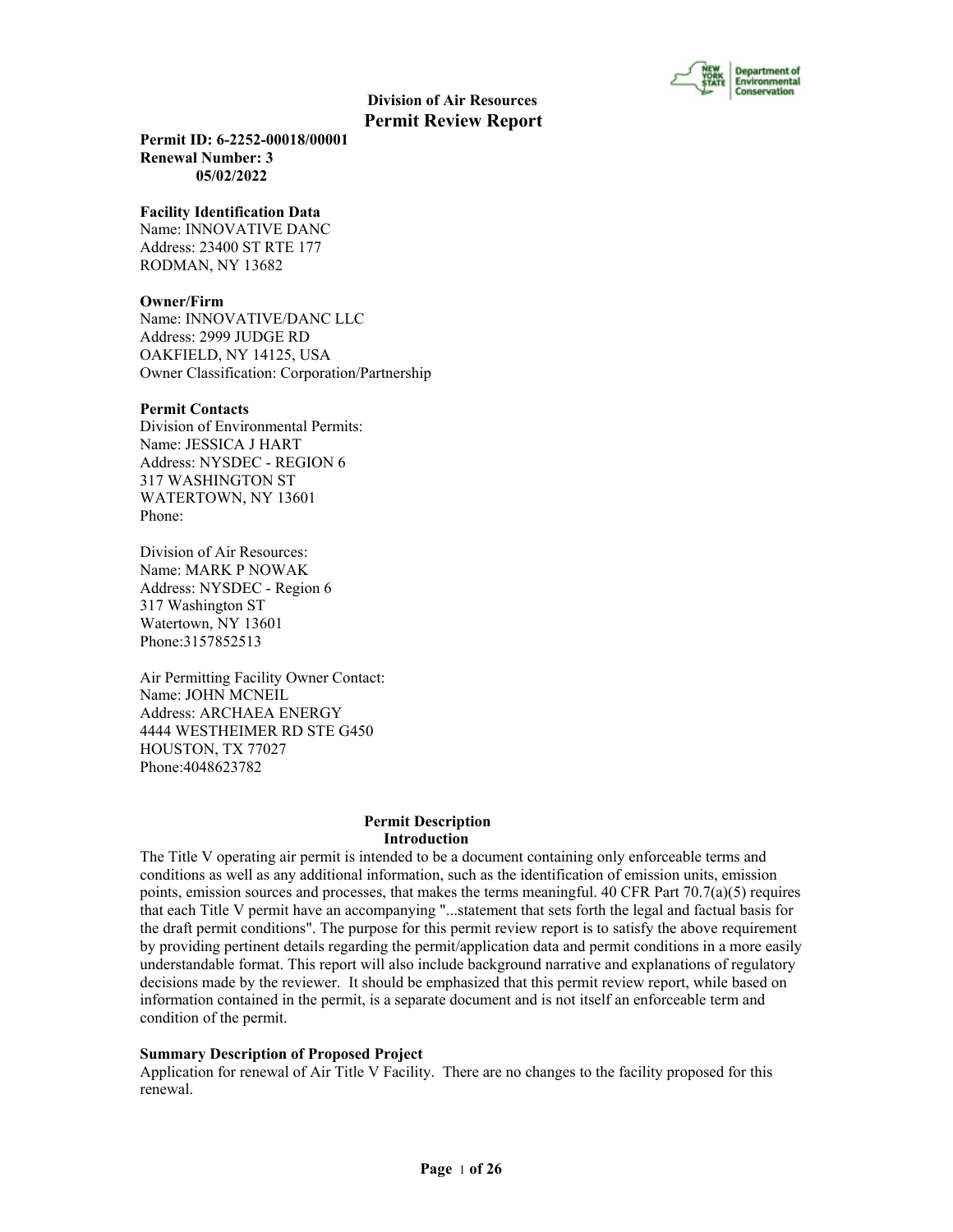

**Permit ID: 6-2252-00018/00001 Renewal Number: 3 05/02/2022**

#### **Attainment Status**

INNOVATIVE DANC is located in the town of RODMAN in the county of JEFFERSON. The attainment status for this location is provided below. (Areas classified as attainment are those that meet all ambient air quality standards for a designated criteria air pollutant.)

| <b>Eriteria Pollutant</b> | <b>Attainment Status</b> |
|---------------------------|--------------------------|
|                           |                          |

| Particulate Matter (PM)                    | <b>ATTAINMENT</b>       |
|--------------------------------------------|-------------------------|
| Particulate Matter< 10µ in diameter (PM10) | <b>ATTAINMENT</b>       |
| Sulfur Dioxide (SO2)                       | <b>ATTAINMENT</b>       |
| $Ozone*$                                   | MARGINAL NON-ATTAINMENT |
| Oxides of Nitrogen $(NOx)$ **              | <b>ATTAINMENT</b>       |
| Carbon Monoxide (CO)                       | <b>ATTAINMENT</b>       |
|                                            |                         |

----

\* Ozone is regulated in terms of the emissions of volatile organic compounds (VOC) and/or oxides of nitrogen (NOx) which are ozone precursors.

NOx has a separate ambient air quality standard in addition to being an ozone precursor.

# **Facility Description:**

Innovative/DANC is a permitted Title V facility DEC ID 6-2252-00018. The electricity generation facility consists of:

1. LFG treatment equipment (proprietary gas dewatering, filtration, and compression equipment and processes);

2. Four lean-burn IC engines connected to individual generators;

3. One 1,100 cfm candlestick flare;

4. Siloxane removal system for LFGTE plant inlet gas stream;

5. One 1,200 cfm enclosed flare thermal oxidizer for siloxane removal system regeneration cycle control;

6. Ancillary Equipment that supports the electricity generation operations:

A. Each of the IC engines are equipped with a stand-alone fan cooled radiator.

B. Engine radiator coolant (50% ethylene glycol, new and used) is stored in separate aboveground holding tanks each having a capacity of 1,000 gallons.

C. Engine lube oil (new and used) is stored in separate aboveground holding tanks. The new lube oil storage tank has a design capacity of 8,000 gallons. The used oil tank has a design capacity of 2,000 gallons.

D. Open engine ventilator / Solberg Oil Mist Eliminator system which has filters in place to limit oil mist concentration going to the exhaust stack.

E. A 100 kW CI engine generator is installed and operated to supply the facility with limited temporary power when utility outages occur. The emergency generator is powered with diesel fuel that is supplied from a 200 gallon aboveground tank.

F. Dump radiator heater to utilize waste heat from the LFG-fired IC engines. (Since the heat is "recycled," there are no emissions associated with the operation of this equipment).

G. Propane for backup emergency propane heater (less than 10 MMBTU/hr), and SRS Flare pilot.

The DANC SWMF and Innovative/DANC LLC plant shall be considered a single facility for all air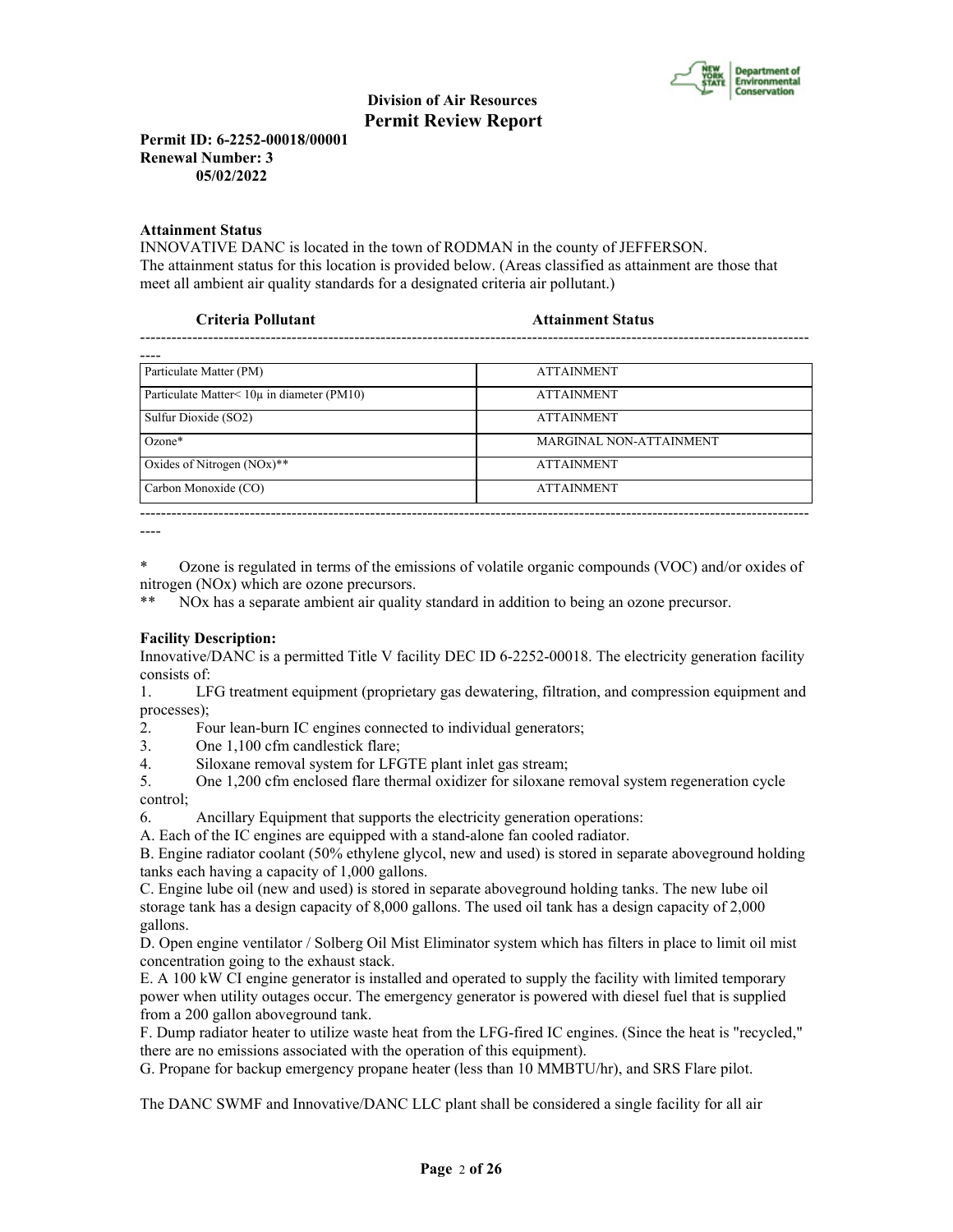

# **Permit ID: 6-2252-00018/00001 Renewal Number: 3 05/02/2022**

pollution control regulations applicability determinations. The PTE of any air pollutant from this single facility shall be based on the maximum landfill gas flow rate of 4,209 scfm (expressed as 50% methane). Emissions of carbon monoxide from the DANC SWMF and Innovative/DANC plants will be capped at 262 tons per year from landfill gas combustion in permitted engines and flares. This carbon monoxide limit does not include emissions from exempt and trivial emission sources.

# **Permit Structure and Description of Operations**

The Title V permit for INNOVATIVE DANC

 is structured in terms of the following hierarchy: facility, emission unit, emission point, emission source and process. A facility is defined as all emission sources located at one or more adjacent or contiguous properties owned or operated by the same person or persons under common control. The facility is subdivided into one or more emission units (EU). Emission units are defined as any part or activity of a stationary facility that emits or has the potential to emit any federal or state regulated air pollutant. An emission unit is represented as a grouping of processes (defined as any activity involving one or more emission sources (ES) that emits or has the potential to emit any federal or state regulated air pollutant). An emission source is defined as any apparatus, contrivance or machine capable of causing emissions of any air contaminant to the outdoor atmosphere, including any appurtenant exhaust system or air cleaning device. [NOTE: Indirect sources of air contamination as defined in 6 NYCRR Part 203 (i.e. parking lots) are excluded from this definition]. The applicant is required to identify the principal piece of equipment (i.e., emission source) that directly results in or controls the emission of federal or state regulated air pollutants from an activity (i.e., process). Emission sources are categorized by the following types: combustion - devices which burn fuel to generate heat, steam or power

incinerator - devices which burn waste material for disposal

control - emission control devices

process - any device or contrivance which may emit air contaminants that is not included in the above categories.

INNOVATIVE DANC is defined by the following emission unit(s):

Emission unit 1DLFGE - This emission unit includes: four (4) lean-burn Caterpillar, Inc. Model G3520C internal combustion (IC) engines (ES: ENG01-ENG04) and related exempt ancillary equipment for electricity generation, a gas conditioning and siloxane removal system with one (1) 1,200 scfm enclosed flare thermal oxidizer to control off gases generated during the siloxane removal system regeneration cycle and one (1) 1,100 scfm open candlestick flare to assist in controlling LFG. A like-kind replacement of Engine No. 02ENG, due to a main bearing failure, installed in September 2018. Original S/N of 02ENG GZJ00189 manufactured in 2005. Replacement S/N GZJ00194 manufactured in 2005. The make and model are identical and there is no impact to PSD/NSR, NSPS, NESHAP.

Emission unit 1DLFGE is associated with the following emission points (EP):

00010, 00011, EMG02, EMGEN, ENG01, ENG02, ENG03, ENG04

Process: 001 is located at MAIN FLOOR, Building ENGBLDG - Process 001 consists of four (4) Caterpillar G3520C landfill gas fired internal combustion (IC) engine generator sets. Treated landfill gas from the DANC SWMF is combusted at a rate of approximately 531 standard cubic feet (scfm) at 50 percent methane per engine for a total combined landfill gas utilization rate of 2,124 scfm at 50 percent methane for the four (4) IC engines.

Process: 002 is located at ENGBLD YARD - Process 002 consists of engine lube oil storage tanks. There are two (2) tanks. One tank having a capacity of 8000 gallons stores new lube oil; the other tank having a capacity of 2000 gallons stores used lube oil. 6 nycrr part 201-3.1 (b) exempt.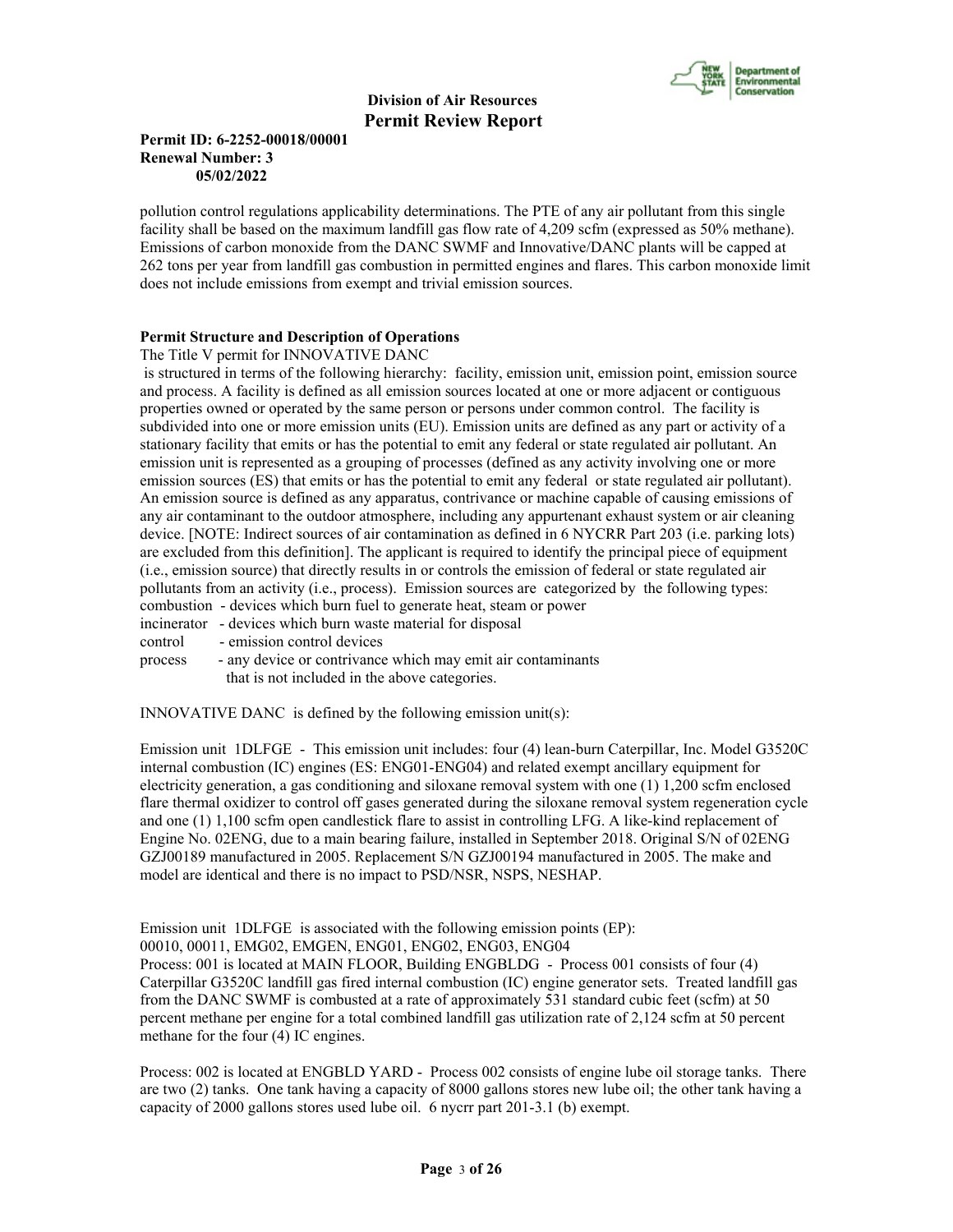

# **Permit ID: 6-2252-00018/00001 Renewal Number: 3 05/02/2022**

Process: 004 is located at ENGBLD YARD, Building ENGBLDG - Process 004 consists of one (1) 100 kW (157hp) and one (1) 20 kW (33hp) internal combustion emergency generator sets. These gen sets operate utilizing one (1) 200 gallon and one (1) 46 gallon diesel fuel storage tanks exempt pursuant 6 NYCRR part 201-3 (b) exempt.

Process: 005 Process 005 consists of one (1) open candlestick flare with the capacity to combust up to 1,100 scfm of landfill gas.

Process: 006 is located at Building ENGBLDG - Process 006 consists of a siloxane removal system for the LFGTE plant inlet landfill gas stream. Treated landfill gas will be sent to the engines, open flare and enclosed flare thermal oxidizer. The system will remove NMOCs including siloxanes, and hydrogen sulfide in the landfill gas stream prior to combustion. Off-gases from the regeneration of the siloxane removal system will be flared in the enclosed flare thermal oxidizer. Emissions associated with this process are included in the enclosed flare thermal oxidizer PTE emission estimates.

Process: 007 Process 007 will consist of one (1) enclosed flare thermal oxidizer utilized to control 1200 scfm waste off-gas from the siloxane removal system regeneration cycle. The enclosed flare thermal oxidizer utilizes a nominal landfill gas usage of 126 scfm at 50% methane. The maximum design capacity for the enclosed flare thermal oxidizer will be 3.28 mmBTU/hr based on 50% methane in the landfill gas.

Process: E01 Exempt sources including an emergency diesel generator rated at 157 hp installed 6-23-2008.

# **Title V/Major Source Status**

INNOVATIVE DANC is subject to Title V requirements. This determination is based on the following information:

The Innovative/DANC LLC plant and DANC SWMF shall be considered a single facility for all air pollution control regulations applicability determinations. The PTE of any air pollutant from this single facility shall be based on the maximum landfill gas flow rate which has been reduced to 3368 scfm (expressed as 50% methane). This facility is a Title V major facility for Carbon Monoxide (CO), Total Hazardous Air Pollutants (HAPs), and Individual HAP. Emissions of CO from this facility were capped at 245 tons per year establishing the facility as a PSD minor source.

# **Program Applicability**

The following chart summarizes the applicability of INNOVATIVE DANC with regards to the principal air pollution

------------------------------------------------------------------------------------------------------------------

regulatory programs:

**Regulatory Program Applicability** 

| <b>PSD</b>                     | NO         |
|--------------------------------|------------|
| NSR (non-attainment)           | <b>YES</b> |
| NESHAP (40 CFR Part 61)        | NO         |
| NESHAP (MACT - 40 CFR Part 63) | YES        |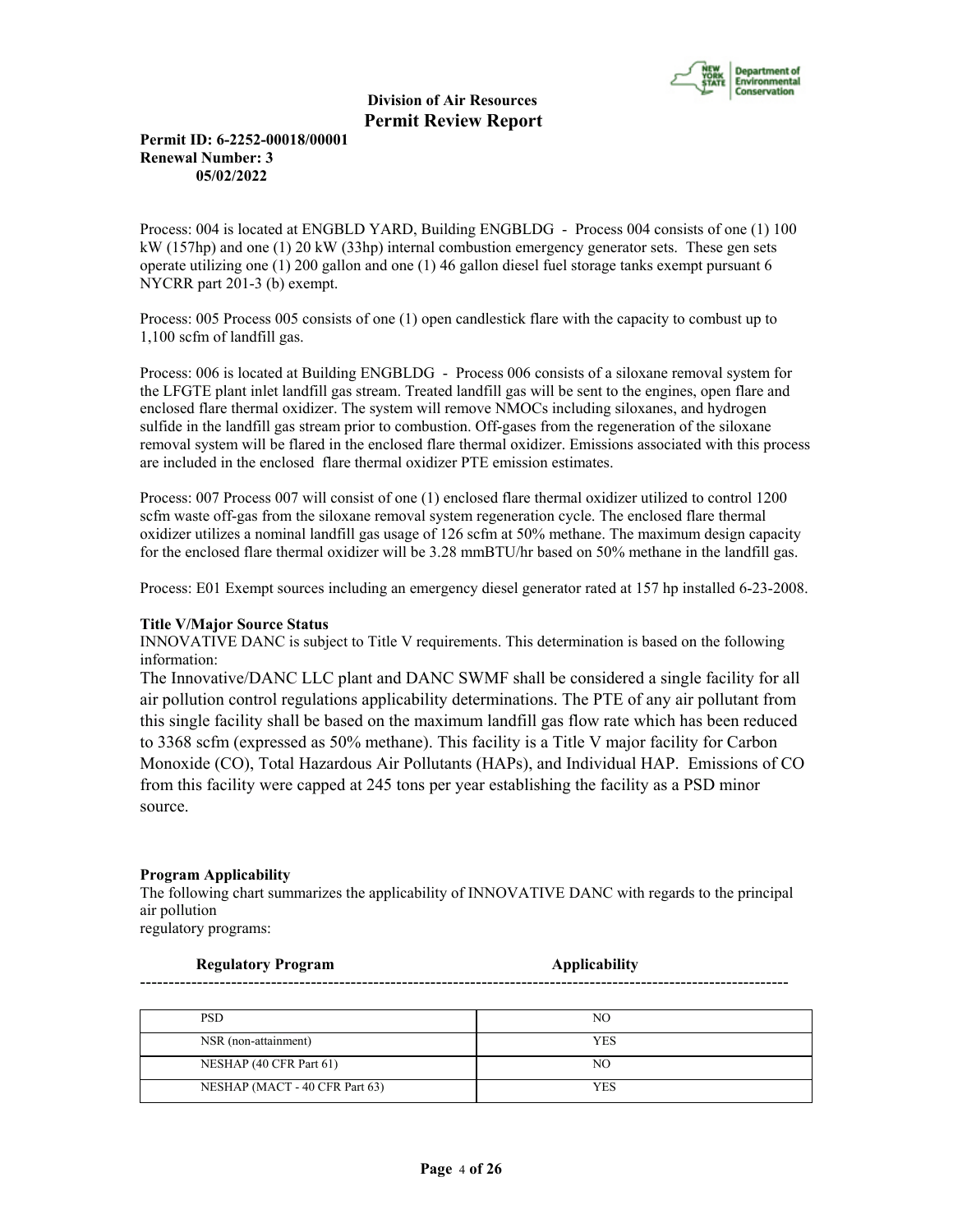

## **Permit ID: 6-2252-00018/00001 Renewal Number: 3 05/02/2022**

| <b>NSPS</b>     | <b>YES</b>     |
|-----------------|----------------|
| <b>TITLE IV</b> | N <sub>O</sub> |
| <b>TITLE V</b>  | <b>YES</b>     |
| <b>TITLE VI</b> | N <sub>O</sub> |
| RACT            | N <sub>O</sub> |
| <b>SIP</b>      | <b>YES</b>     |

NOTES:

PSD Prevention of Significant Deterioration (40 CFR 52, 6 NYCRR 231-7, 231-8) requirements which pertain to major stationary sources located in areas which are in attainment of National Ambient Air Quality Standards (NAAQS) for specified pollutants.

NSR New Source Review (6 NYCRR 231-5, 231-6) - requirements which pertain to major stationary sources located in areas which are in non-attainment of National Ambient Air Quality Standards (NAAQS) for specified pollutants.

NESHAP National Emission Standards for Hazardous Air Pollutants (40 CFR 61, 6 NYCRR 200.10) contaminant and source specific emission standards established prior to the Clean Air Act Amendments of 1990 (CAAA) which were developed for 9 air contaminants (inorganic arsenic, radon, benzene, vinyl chloride, asbestos, mercury, beryllium, radionuclides, and volatile HAP's).

MACT Maximum Achievable Control Technology (40 CFR 63, 6 NYCRR 200.10) - contaminant and source specific emission standards established by the 1990 CAAA. Under Section 112 of the CAAA, the US EPA is required to develop and promulgate emissions standards for new and existing sources. The standards are to be based on the best demonstrated control technology and practices in the regulated industry, otherwise known as MACT. The corresponding regulations apply to specific source types and contaminants.

NSPS New Source Performance Standards (40 CFR 60, 6 NYCRR 200.10) - standards of performance for specific stationary source categories developed by the US EPA under Section 111 of the CAAA. The standards apply only to those stationary sources which have been constructed or modified after the regulations have been proposed by publication in the Federal Register and only to the specific contaminant(s) listed in the regulation.

Title IV Acid Rain Control Program (40 CFR 72 thru 78, 6 NYCRR 201-6) - regulations which mandate the implementation of the acid rain control program for large stationary combustion facilities.

Title VI Stratospheric Ozone Protection (40 CFR 82, Subpart A thru G, 6 NYCRR 200.10) federal requirements that apply to sources which use a minimum quantity of CFC's (chlorofluorocarbons), HCFC's (hydrofluorocarbons) or other ozone depleting substances or regulated substitute substances in equipment such as air conditioners, refrigeration equipment or motor vehicle air conditioners or appliances.

RACT Reasonably Available Control Technology (6 NYCRR Parts 212-3, 220-1.6, 220-1.7, 220-2.3, 220-2.4, 226, 227-2, 228, 229, 230, 233, 234, 235, 236) - the lowest emission limit that a specific source is capable of meeting by application of control technology that is reasonably available, considering technological and economic feasibility. RACT is a control strategy used to limit emissions of VOC's and NOx for the purpose of attaining the air quality standard for ozone. The term as it is used in the above table refers to those state air pollution control regulations which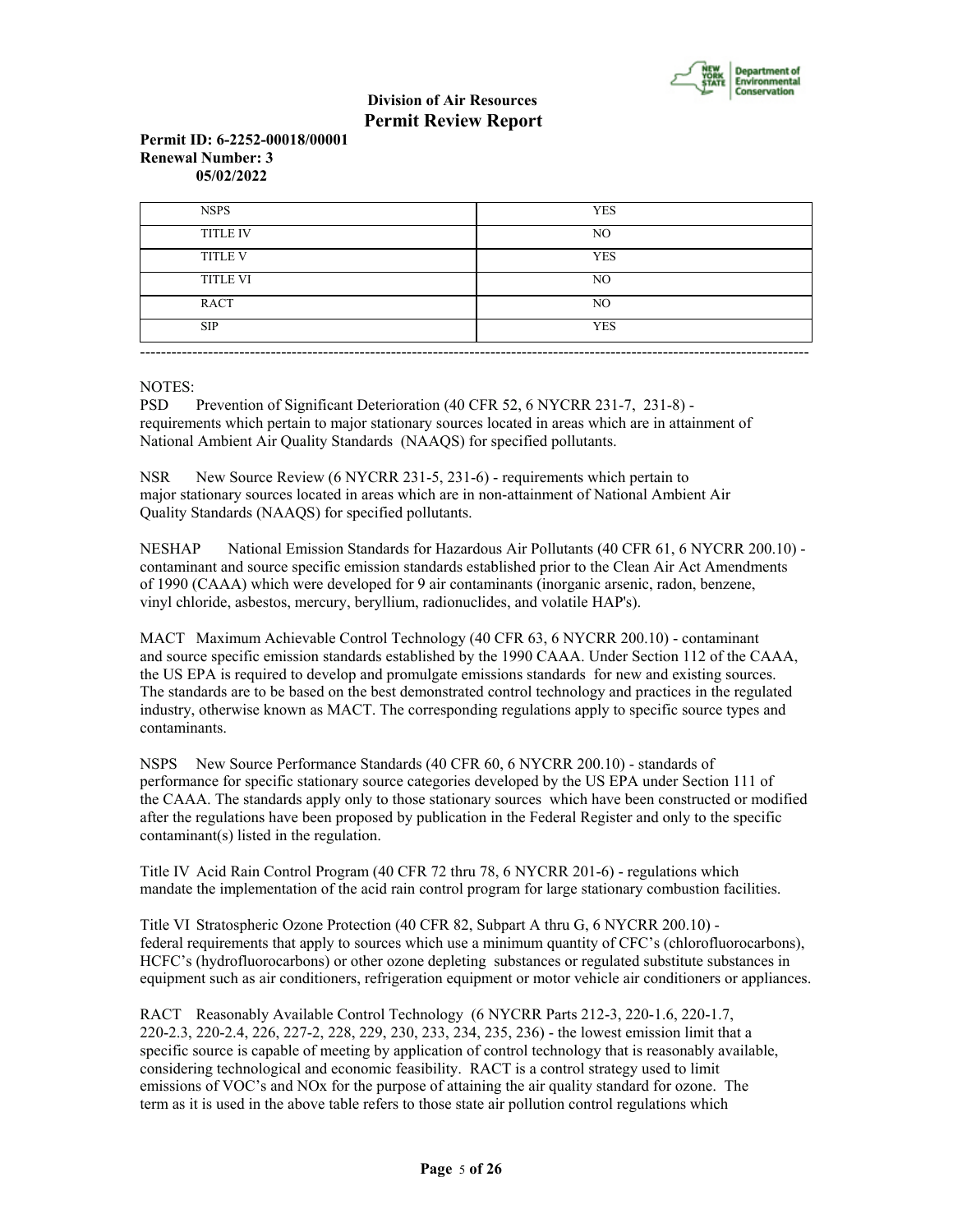

# **Permit ID: 6-2252-00018/00001 Renewal Number: 3 05/02/2022**

specifically regulate VOC and NOx emissions.

SIP State Implementation Plan (40 CFR 52, Subpart HH, 6 NYCRR 200.10) - as per the CAAA, all states are empowered and required to devise the specific combination of controls that, when implemented, will bring about attainment of ambient air quality standards established by the federal government and the individual state. This specific combination of measures is referred to as the SIP. The term here refers to those state regulations that are approved to be included in the SIP and thus are considered federally enforceable.

#### **Compliance Status**

Facility is in compliance with all requirements.

#### **SIC Codes**

SIC or Standard Industrial Classification code is an industrial code developed by the federal Office of Management and Budget for use, among other things, in the classification of establishments by the type of activity in which they are engaged. Each operating establishment is assigned an industry code on the basis of its primary activity, which is determined by its principal product or group of products produced or distributed, or services rendered. Larger facilities typically have more than one SIC code.

| <b>SIC Code</b> | <b>Description</b>                         |
|-----------------|--------------------------------------------|
| 3519            | MANUFACTURE OF INTERNAL COMBUSTION ENGINES |
| 4911            | ELECTRIC SERVICES                          |

# **SCC Codes**

SCC or Source Classification Code is a code developed and used'' by the USEPA to categorize processes which result in air emissions for the purpose of assessing emission factor information.Each SCC represents a unique process or function within a source category logically associated with a point of air pollution emissions. Any operation that causes air pollution can be represented by one or more SCC's.

| <b>SCC Code</b>     | <b>Description</b>                                            |
|---------------------|---------------------------------------------------------------|
| $2 - 01 - 008 - 02$ | INTERNAL COMBUSTION ENGINES - ELECTRIC<br><b>GENERATION</b>   |
|                     | ELECTRIC UTILITY INTERNAL COMBUSTION ENGINE<br>- LANDFILL GAS |
|                     | Reciprocating                                                 |
| $2 - 02 - 001 - 02$ | INTERNAL COMBUSTION ENGINES - INDUSTRIAL                      |
|                     | INDUSTRIAL INTERNAL COMBUSTION ENGINE -                       |
|                     | DISTILLATE OIL (DIESEL)                                       |
|                     | Reciprocating                                                 |
| $4 - 03 - 010 - 97$ | PETROLEUM PRODUCT STORAGE AT REFINERIES                       |
|                     | PETROLEUM PRODUCT STORAGE - FIXED ROOF                        |
|                     | TANKS (VARYING SIZES)                                         |
|                     | SPECIFY LIQUID: BREATHING LOSS (67000 BBL.                    |
|                     | TANK SIZE) FIXED ROOF TANKS                                   |
| $5 - 01 - 004 - 10$ | SOLID WASTE DISPOSAL - GOVERNMENT                             |
|                     | SOLID WASTE DISPOSAL: GOVERNMENT - LANDFILL                   |
|                     | <b>DUMP</b>                                                   |
|                     | WASTE GAS DESTRUCTION: WASTE GAS FLARES                       |
| $5 - 01 - 004 - 31$ | SOLID WASTE DISPOSAL - GOVERNMENT                             |
|                     | SOLID WASTE DISPOSAL: GOVERNMENT - LANDFILL                   |
|                     | <b>DUMP</b>                                                   |
|                     | WASTE GAS PURIFICATION: ADSORPTION                            |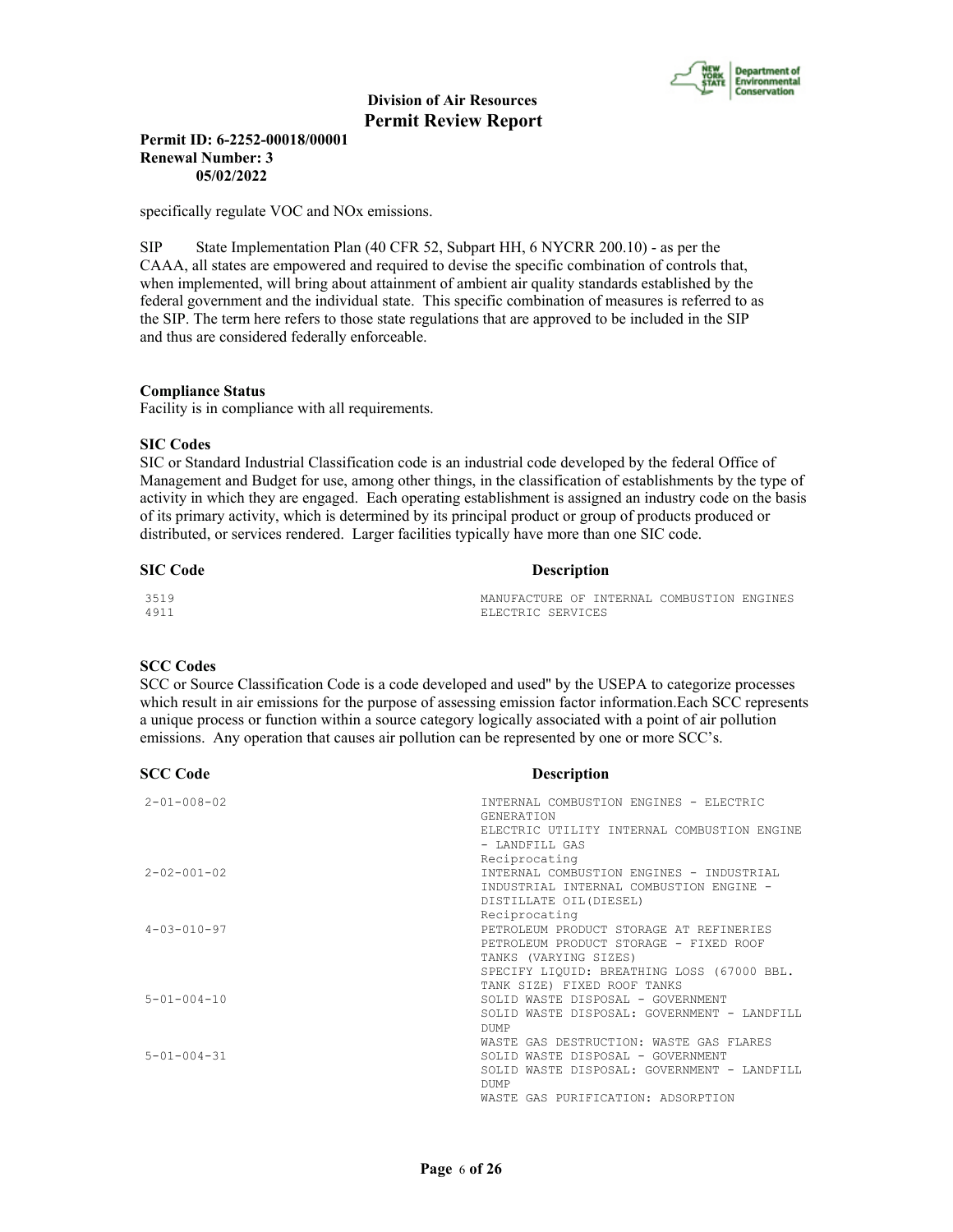

**Permit ID: 6-2252-00018/00001 Renewal Number: 3 05/02/2022**

#### **Facility Emissions Summary**

In the following table, the CAS No. or Chemical Abstract Service code is an identifier assigned to every chemical compound. [NOTE: Certain CAS No.'s contain a 'NY' designation within them. These are not true CAS No.'s but rather an identification which has been developed by the department to identify groups of contaminants which ordinary CAS No.'s do not do. As an example, volatile organic compounds or VOC's are identified collectively by the NY CAS No. 0NY998-00-0.] The PTE refers to the Potential to Emit. This is defined as the maximum capacity of a facility or air contaminant source to emit any air contaminant under its physical and operational design. Any physical or operational limitation on the capacity of the facility or air contamination source to emit any air contaminant , including air pollution control equipment and/or restrictions on the hours of operation, or on the type or amount or material combusted, stored, or processed, shall be treated as part of the design only if the limitation is contained in federally enforceable permit conditions. The PTE for each contaminant that is displayed represents the facility-wide PTE in tons per year (tpy) or pounds per year (lbs/yr). In some instances the PTE represents a federally enforceable emissions cap or limitation for that contaminant. The term 'HAP' refers to any of the hazardous air pollutants listed in section 112(b) of the Clean Air Act Amendments of 1990. Total emissions of all hazardous air pollutants are listed under the special NY CAS No. 0NY100-00-0. In addition, each individual hazardous air pollutant is also listed under its own specific CAS No. and is identified in the list below by the (HAP) designation.

| Cas No.           | Contaminant    | PTE lbs/yr | PTE tons/yr | <b>Actual lbs/yr</b> | <b>Actual tons/yr</b> |
|-------------------|----------------|------------|-------------|----------------------|-----------------------|
| $000079 - 34 - 5$ | $1, 1, 2, 2-$  | 40.6       |             |                      |                       |
|                   | TETRACHLOROET  |            |             |                      |                       |
|                   | <b>HANE</b>    |            |             |                      |                       |
| $000107 - 06 - 2$ | $1, 2-$        | 8.8        |             |                      |                       |
|                   | DICHLOROETHAN  |            |             |                      |                       |
|                   | F.             |            |             |                      |                       |
| $007664 - 41 - 7$ | AMMONIA        | 407        |             |                      |                       |
| $000071 - 43 - 2$ | <b>BENZENE</b> | 62.3       |             |                      |                       |
| $0NY750 - 00 - 0$ | CARBON         | 83189515   |             |                      |                       |
|                   | DIOXIDE        |            |             |                      |                       |
|                   | EQUIVALENTS    |            |             |                      |                       |
| $000630 - 08 - 0$ | CARBON         | 480000     |             |                      |                       |
|                   | MONOXIDE       |            |             |                      |                       |
| $000056 - 23 - 5$ | CARBON         | 0.1        |             |                      |                       |
|                   | TETRACHLORIDE  |            |             |                      |                       |
| $000067 - 66 - 3$ | CHLOROFORM     | 0.8        |             |                      |                       |
| $000075 - 09 - 2$ | DICHLOROMETHA  | 264.7      |             |                      |                       |
|                   | NE             |            |             |                      |                       |
| $000100 - 41 - 4$ | ETHYLBENZENE   | 204.5      |             |                      |                       |
| $000050 - 00 - 0$ | FORMALDEHYDE   | 63600      |             |                      |                       |
| $000110 - 54 - 3$ | HEXANE         | 236.7      |             |                      |                       |
| $007647 - 01 - 0$ | HYDROGEN       | 5592.3     |             |                      |                       |
|                   | CHLORIDE       |            |             |                      |                       |
| $007439 - 97 - 6$ | MERCURY        | 0.2        |             |                      |                       |
| $000074 - 82 - 8$ | METHANE        | 4071.3     |             |                      |                       |
| $000074 - 87 - 3$ | METHYL         | 219.1      |             |                      |                       |
|                   | CHLORIDE       |            |             |                      |                       |
| $000078 - 93 - 3$ | METHYL ETHYL   | 50.2       |             |                      |                       |
|                   | KETONE         |            |             |                      |                       |
| $0NY998 - 20 - 0$ | $NMOC -$       | 26295      |             |                      |                       |
|                   | LANDFILL USE   |            |             |                      |                       |
|                   | ONLY           |            |             |                      |                       |
| $0NY210-00-0$     | OXIDES OF      | 190000     |             |                      |                       |
|                   | NITROGEN       |            |             |                      |                       |
| $0NY075 - 00 - 0$ | PARTICULATES   | 11255      |             |                      |                       |
| $000127 - 18 - 4$ | PERCHLOROETHY  | 134.8      |             |                      |                       |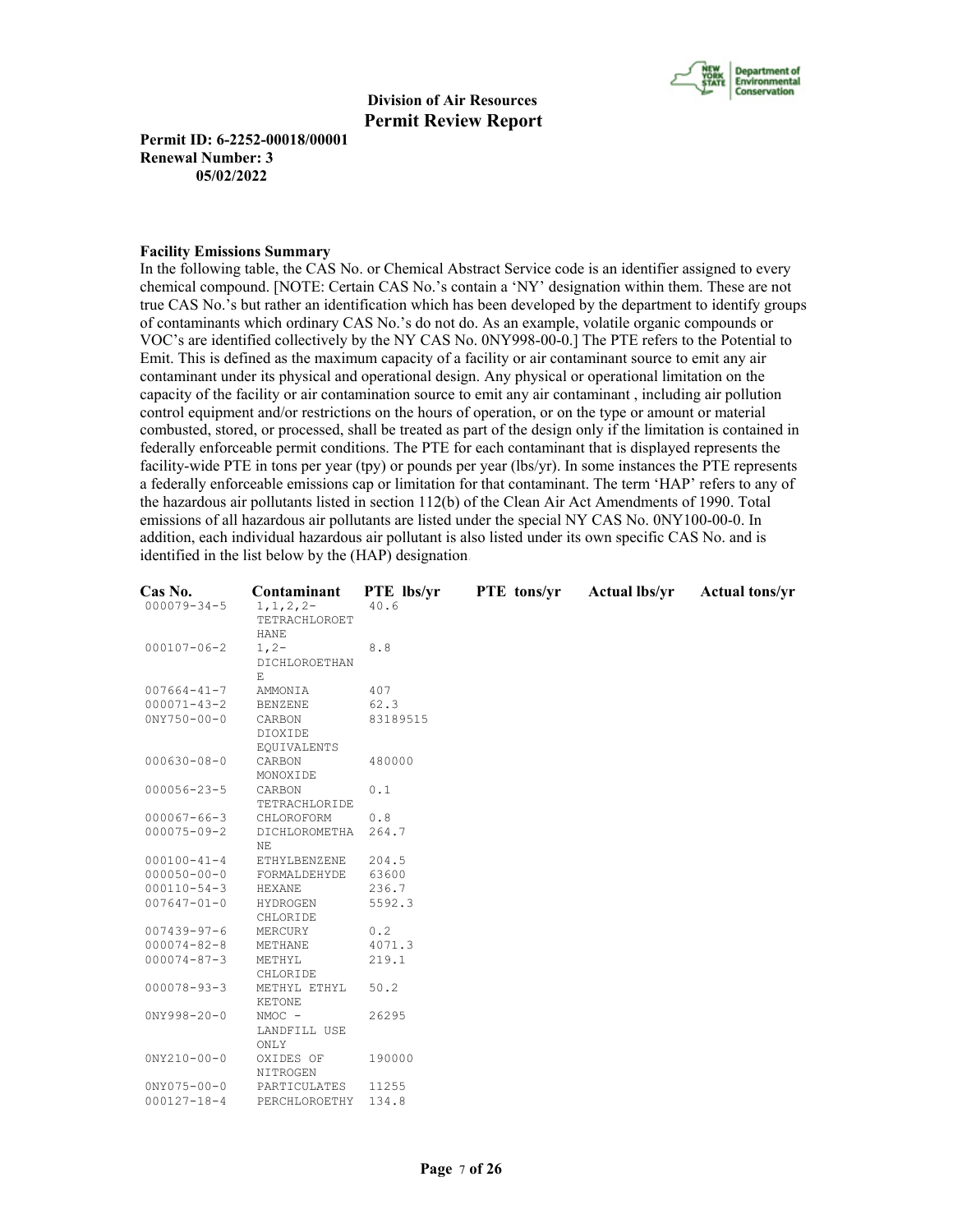

#### **Permit ID: 6-2252-00018/00001 Renewal Number: 3 05/02/2022**

|                    | T.ENE            |         |
|--------------------|------------------|---------|
| $0NY075 - 00 - 5$  | $PM-10$          | 11291   |
| 000078-87-5        | PROPANE, $1, 2-$ | 4.4     |
|                    | DTCHLORO         |         |
| $000107 - 13 - 1$  | PROPENENTTRIL    | 137.9   |
|                    | F.               |         |
| 073138-87-1        | <b>STLOXANES</b> | 14.1    |
| $007446 - 09 - 5$  | SULFUR.          | 154525  |
|                    | <b>DIOXIDE</b>   |         |
| $000108 - 88 - 3$  | TOLUENE          | 1513.16 |
| $0'NY100 - 00 - 0$ | TOTAL HAP        | 72662   |
| $000075 - 01 - 4$  | VTNYL            | 100     |
|                    | CHLORTDE         |         |
| $0NY998 - 00 - 0$  | VOC              | 75198   |
| $001330 - 20 - 7$  | XYLENE, M,<br>Ω  | 537     |
|                    | & P MTXT.        |         |

# **NOTIFICATION OF GENERAL PERMITTEE OBLIGATIONS**

**Item A: Public Access to Recordkeeping for Title V Facilities - 6 NYCRR 201-1.10(b)** The Department will make available to the public any permit application, compliance plan, permit, and monitoring and compliance certification report pursuant to Section 503(e) of the Act, except for information entitled to confidential treatment pursuant to 6 NYCRR Part 616 - Public Access to records and Section 114(c) of the Act.

## **Item B: Timely Application for the Renewal of Title V Permits -6 NYCRR Part 201-6.2(a)(4)**

 Owners and/or operators of facilities having an issued Title V permit shall submit a complete application at least 180 days, but not more than eighteen months, prior to the date of permit expiration for permit renewal purposes.

- **Item C: Certification by a Responsible Official 6 NYCRR Part 201-6.2(d)(12)** Any application, form, report or compliance certification required to be submitted pursuant to the federally enforceable portions of this permit shall contain a certification of truth, accuracy and completeness by a responsible official.This certification shall state that based on information and belief formed after reasonable inquiry, the statements and information in the document are true, accurate, and complete.
- **Item D: Requirement to Comply With All Conditions 6 NYCRR Part 201-6.4(a)(2)** The permittee must comply with all conditions of the Title V facility permit. Any permit non-compliance constitutes a violation of the Act and is grounds for enforcement action; for permit termination, revocation and reissuance, or modification; or for denial of a permit renewal application.
- **Item E: Permit Revocation, Modification, Reopening, Reissuance or Termination, and Associated Information Submission Requirements - 6 NYCRR Part 201-6.4(a)(3)** This permit may be modified, revoked, reopened and reissued, or terminated for cause. The filing of a request by the permittee for a permit modification, revocation and reissuance, or termination, or of a notification of planned changes or anticipated noncompliance does not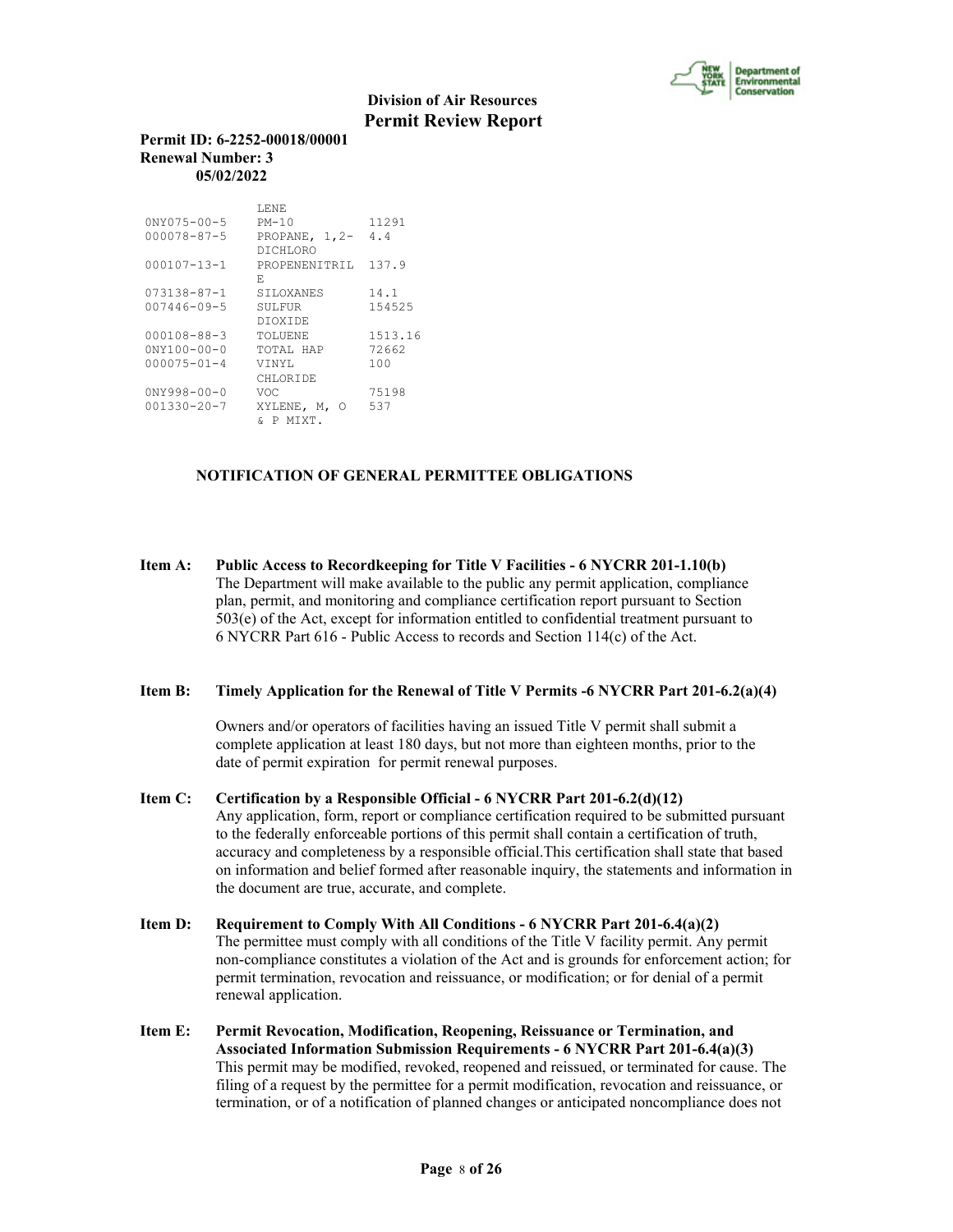

**Permit ID: 6-2252-00018/00001 Renewal Number: 3 05/02/2022**

stay any permit condition.

# **Item F: Cessation or Reduction of Permitted Activity Not a Defense - 6 NYCRR 201-6.4(a)(5)**

 It shall not be a defense for a permittee in an enforcement action to claim that a cessation or reduction in the permitted activity would have been necessary in order to maintain compliance with the conditions of this permit.

#### **Item G: Property Rights - 6 NYCRR 201-6.4(a)(6)**

This permit does not convey any property rights of any sort or any exclusive privilege.

## **Item H: Severability - 6 NYCRR Part 201-6.4(a)(9)**

 If any provisions, parts or conditions of this permit are found to be invalid or are the subject of a challenge, the remainder of this permit shall continue to be valid.

# **Item I: Permit Shield - 6 NYCRR Part 201-6.4(g)**

 All permittees granted a Title V facility permit shall be covered under the protection of a permit shield, except as provided under 6 NYCRR Subpart 201-6. Compliance with the conditions of the permit shall be deemed compliance with any applicable requirements as of the date of permit issuance, provided that such applicable requirements are included and are specifically identified in the permit, or the Department, in acting on the permit application or revision, determines in writing that other requirements specifically identified are not applicable to the major stationary source, and the permit includes the determination or a concise summary thereof. Nothing herein shall preclude the Department from revising or revoking the permit pursuant to 6 NYCRR Part 621 or from exercising its summary abatement authority. Nothing in this permit shall alter or affect the following:

i. The ability of the Department to seek to bring suit on behalf of the State of New York, or the Administrator to seek to bring suit on behalf of the United States, to immediately restrain any person causing or contributing to pollution presenting an imminent and substantial endangerment to public health, welfare or the environment to stop the emission of air pollutants causing or contributing to such pollution;

ii. The liability of a permittee of the Title V facility for any violation of applicable requirements prior to or at the time of permit issuance;

iii. The applicable requirements of Title IV of the Act;

iv. The ability of the Department or the Administrator to obtain information from the permittee concerning the ability to enter, inspect and monitor the facility.

#### **Item J: Reopening for Cause - 6 NYCRR Part 201-6.4(i)**

 This Title V permit shall be reopened and revised under any of the following circumstances: i. If additional applicable requirements under the Act become applicable where this permit's remaining term is three or more years, a reopening shall be completed not later than 18 months after promulgation of the applicable requirement. No such reopening is required if the effective date of the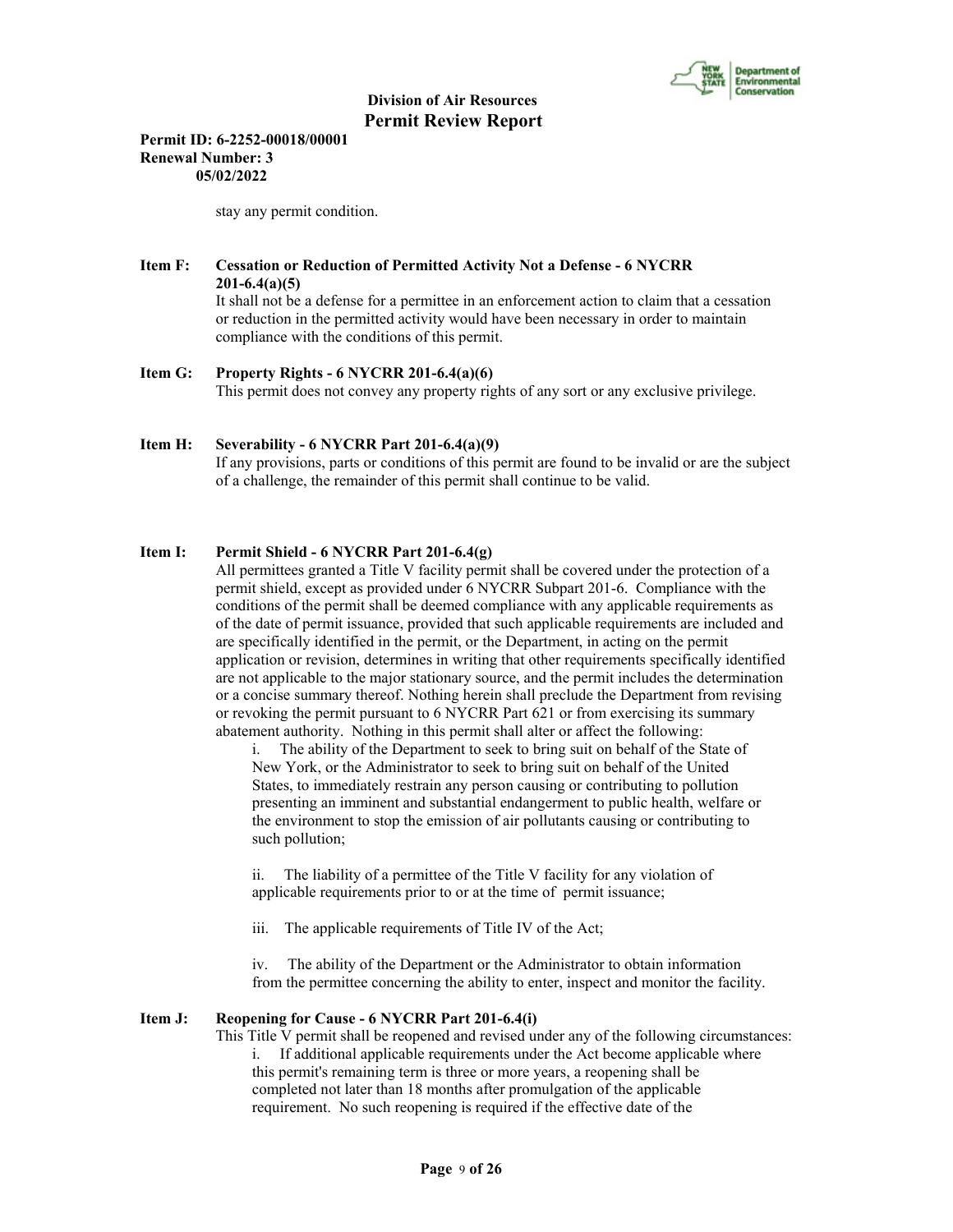

#### **Permit ID: 6-2252-00018/00001 Renewal Number: 3 05/02/2022**

requirement is later than the date on which this permit is due to expire, unless the original permit or any of its terms and conditions has been extended by the Department pursuant to the provisions of Part 2 01-6.7 and Part 621.

ii. The Department or the Administrator determines that the permit contains a material mistake or that inaccurate statements were made in establishing the emissions standards or other terms or conditions of the permit.

iii. The Department or the Administrator determines that the Title V permit must be revised or reopened to assure compliance with applicable requirements.

iv. If the permitted facility is an "affected source" subject to the requirements of Title IV of the Act, and additional requirements (including excess emissions requirements) become applicable. Upon approval by the Administrator, excess emissions offset plans shall be deemed to be incorporated into the permit.

Proceedings to reopen and issue Title V facility permits shall follow the same procedures as apply to initial permit issuance but shall affect only those parts of the permit for which cause to reopen exists.

 Reopenings shall not be initiated before a notice of such intent is provided to the facility by the Department at least thirty days in advance of the date that the permit is to be reopened, except that the Department may provide a shorter time period in the case of an emergency.

#### **Item K: Permit Exclusion - ECL 19-0305**

 The issuance of this permit by the Department and the receipt thereof by the Applicant does not and shall not be construed as barring, diminishing, adjudicating or in any way affecting any legal, administrative or equitable rights or claims, actions, suits, causes of action or demands whatsoever that the Department may have against the Applicant for violations based on facts and circumstances alleged to have occurred or existed prior to the effective date of this permit, including, but not limited to, any enforcement action authorized pursuant to the provisions of applicable federal law, the Environmental Conservation Law of the State of New York (ECL) and Chapter III of the Official Compilation of the Codes, Rules and Regulations of the State of New York (NYCRR). The issuance of this permit also shall not in any way affect pending or future enforcement actions under the Clean Air Act brought by the United States or any person.

#### **Item L: Federally Enforceable Requirements - 40 CFR 70.6(b)**

 All terms and conditions in this permit required by the Act or any applicable requirement, including any provisions designed to limit a facility's potential to emit, are enforceable by the Administrator and citizens under the Act. The Department has, in this permit, specifically designated any terms and conditions that are not required under the Act or under any of its applicable requirements as being enforceable under only state regulations.

# **NOTIFICATION OF GENERAL PERMITTEE OBLIGATIONS**

**Item A: Emergency Defense - 6 NYCRR 201-1.5**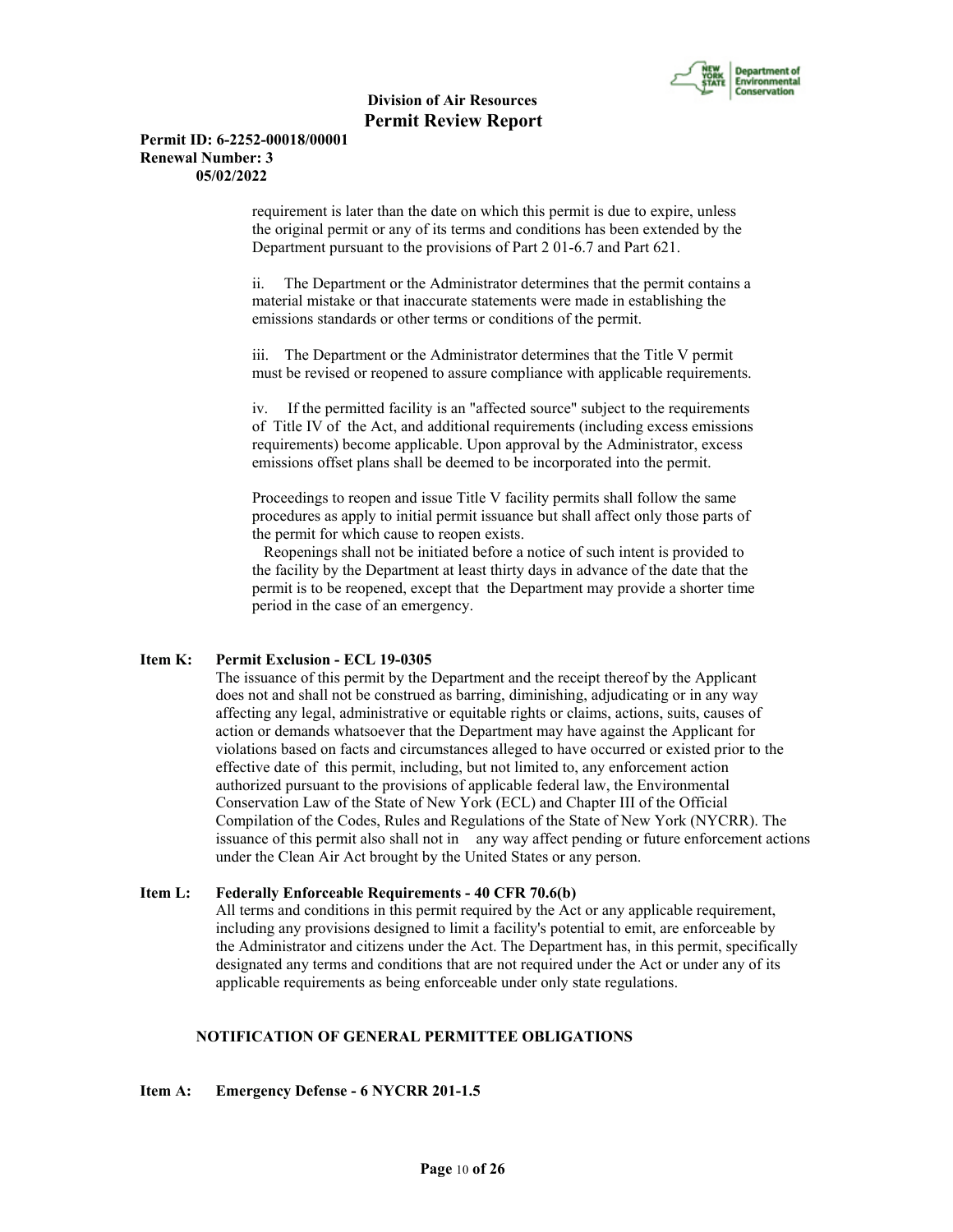

# **Permit ID: 6-2252-00018/00001 Renewal Number: 3 05/02/2022**

 An emergency, as defined by subpart 201-2, constitutes an affirmative defense to penalties sought in an enforcement action brought by the Department for noncompliance with emissions limitations or permit conditions for all facilities in New York State.

 (a) The affirmative defense of emergency shall be demonstrated through properly signed, contemporaneous operating logs, or other relevant evidence that:

 (1) An emergency occurred and that the facility owner or operator can identify the cause(s) of the emergency; (2) The equipment at the permitted facility causing the emergency was at the time being properly operated and maintained; (3) During the period of the emergency the facility owner or operator took all reasonable steps to minimize levels of emissions that exceeded the emission standards, or other requirements in the permit; and

 (4) The facility owner or operator notified the Department within two working days after the event occurred. This notice must contain a description of the emergency, any steps taken to mitigate emissions, and corrective actions taken.

 (b) In any enforcement proceeding, the facility owner or operator seeking to establish the occurrence of an emergency has the burden of proof.

 (c) This provision is in addition to any emergency or upset provision contained in any applicable requirement. item\_02

# **Item B: General Provisions for State Enforceable Permit Terms and Condition - 6 NYCRR Part 201-5**

 Any person who owns and/or operates stationary sources shall operate and maintain all emission units and any required emission control devices in compliance with all applicable Parts of this Chapter and existing laws, and shall operate the facility in accordance with all criteria, emission limits, terms, conditions, and standards in this permit. Failure of such person to properly operate and maintain the effectiveness of such emission units and emission control devices may be sufficient reason for the Department to revoke or deny a permit.

 The owner or operator of the permitted facility must maintain all required records on-site for a period of five years and make them available to representatives of the Department upon request. Department representatives must be granted access to any facility regulated by this Subpart, during normal operating hours, for the purpose of determining compliance with this and any other state and federal air pollution control requirements, regulations or law.

#### **Regulatory Analysis**

| Location                  | Regulation | <b>Condition</b> | <b>Short Description</b> |
|---------------------------|------------|------------------|--------------------------|
| Facility/EU/EP/Process/ES |            |                  |                          |
|                           |            |                  |                          |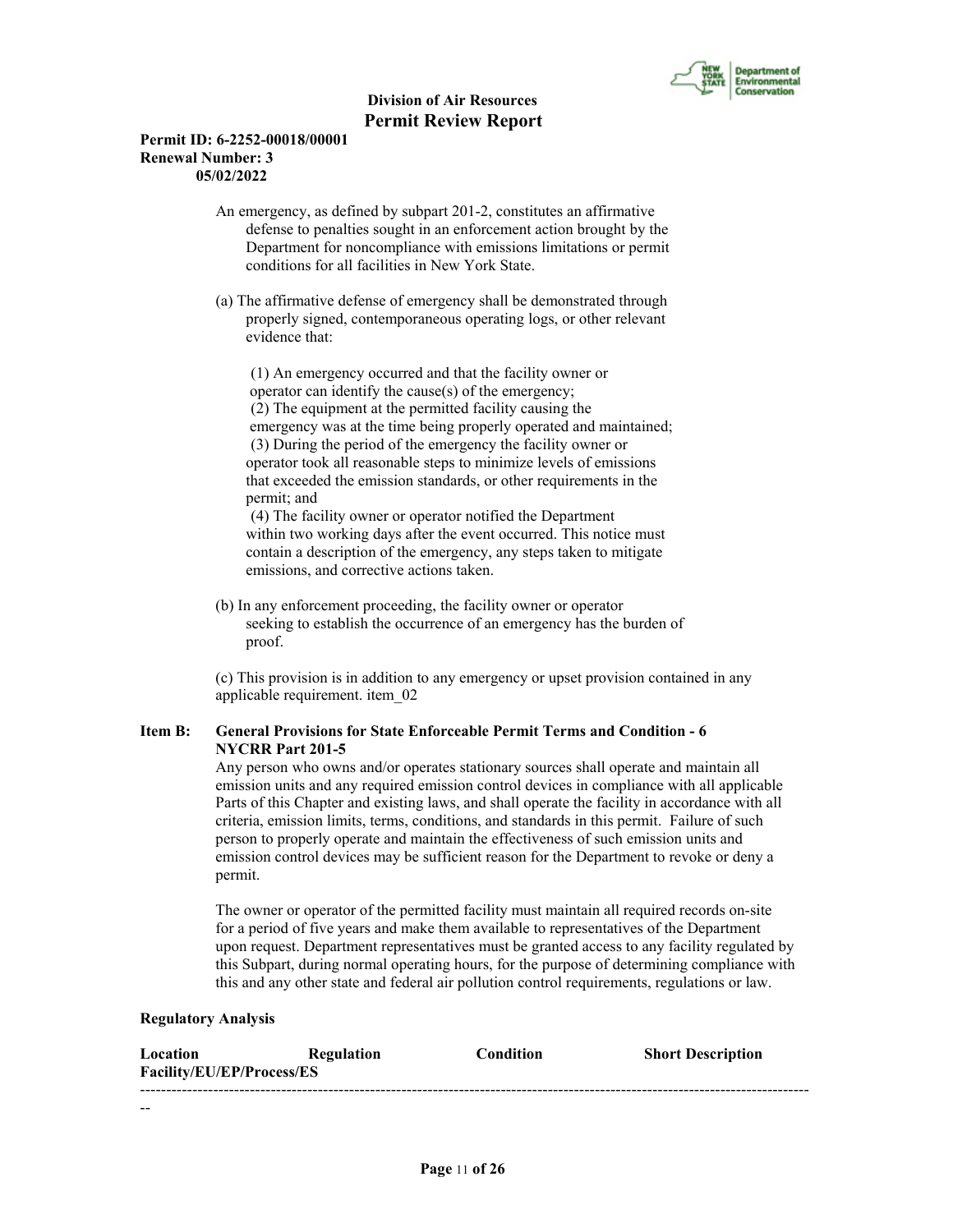

| Permit ID: 6-2252-00018/00001 |
|-------------------------------|
| Renewal Number: 3             |
| 05/02/2022                    |

| FACILITY            | ECL 19-0301                                    | 69 | Powers and Duties of<br>the Department with<br>respect to air                                                                        |
|---------------------|------------------------------------------------|----|--------------------------------------------------------------------------------------------------------------------------------------|
| FACILITY            | $40CFR 60 - A.18(c)$                           | 43 | pollution control<br>Control Device                                                                                                  |
| 1-DLFGE/EMGEN       | 40CFR 60-<br>$III.I.4202(a)$ (2)               | 68 | Requirements (Flares)<br>Standards of<br>Performance for<br>Stationary<br>Compression Ignition<br>Internal Combustion                |
|                     | $1-DLFGE/-/EO1/EMGEN$ 40CFR 60-IIII.4207(b) 64 |    | Engines<br>Stationary<br>Compression Ignition<br>IC Engines - Fuel<br>Requirements<br>beginning October 1,<br>2010                   |
|                     | $1-DLFGE/-/E01/EMGEN$ 40CFR 60-IIII.4209(a) 65 |    | Monitoring<br>requirement -<br>Emergency stationary<br>CI-IC engine                                                                  |
|                     | $1-DLFGE/-/E01/EMGEN$ 40CFR 60-IIII.4211(a) 66 |    | Stationary<br>Compression Ignition<br>Engines - Compliance<br>Requirements                                                           |
| <b>FACTLITY</b>     | 40 CFR 60-IIII.4211 (c) 44                     |    | Stationary<br>Compression Ignition<br>Engines - Compliance                                                                           |
| FACILITY            | 40CFR 60-IIII.4211(f) 45                       |    | Demonstration<br>Stationary<br>Compression Ignition<br>IC Engines -<br>Emergency Engine                                              |
| FACILITY            | 40CFR 60-IIII.4214(b)                          | 46 | Operation<br>Notification,<br>Recordkeeping<br>Requirements -<br>Emergency stationary                                                |
| FACILITY            | 40CFR 60-<br>JJJJ.4230(a)(4                    | 47 | $CI-IC$ engines<br>Standards of<br>Performance for<br>Stationary Spark<br>Ignition Internal<br>Combustion Engines -<br>Applicability |
| 1-DLFGE/-/001/04ENG | 40CFR 60-<br>$JJJJ.4243(a)$ (1                 | 63 | NSPS for Stationary<br>Spark Ignition<br>Internal Combustion<br>Engines - Compliance<br>Requirements                                 |
| FACILITY            | 40 CFR 60-JJJJ.4245 (a) 48                     |    | Notification,<br>reporting and<br>recordkeeping<br>requirements                                                                      |
| FACILITY            | 40CFR 60-JJJJ.4246                             | 49 | Applicability of                                                                                                                     |
| FACILITY            | 40CFR 60-<br>XXX.762(b)(2)                     | 50 | Subpart A provisions<br>Standards for Air<br>Emissions from<br>Municipal Solid Waste<br>Landfills                                    |
| FACILITY            | 40CFR 63-<br>ZZZZ.6590(a)(2                    | 51 | Reciprocating<br>Internal Combustion<br>Engine (RICE) NESHAP<br>- Applicability - New                                                |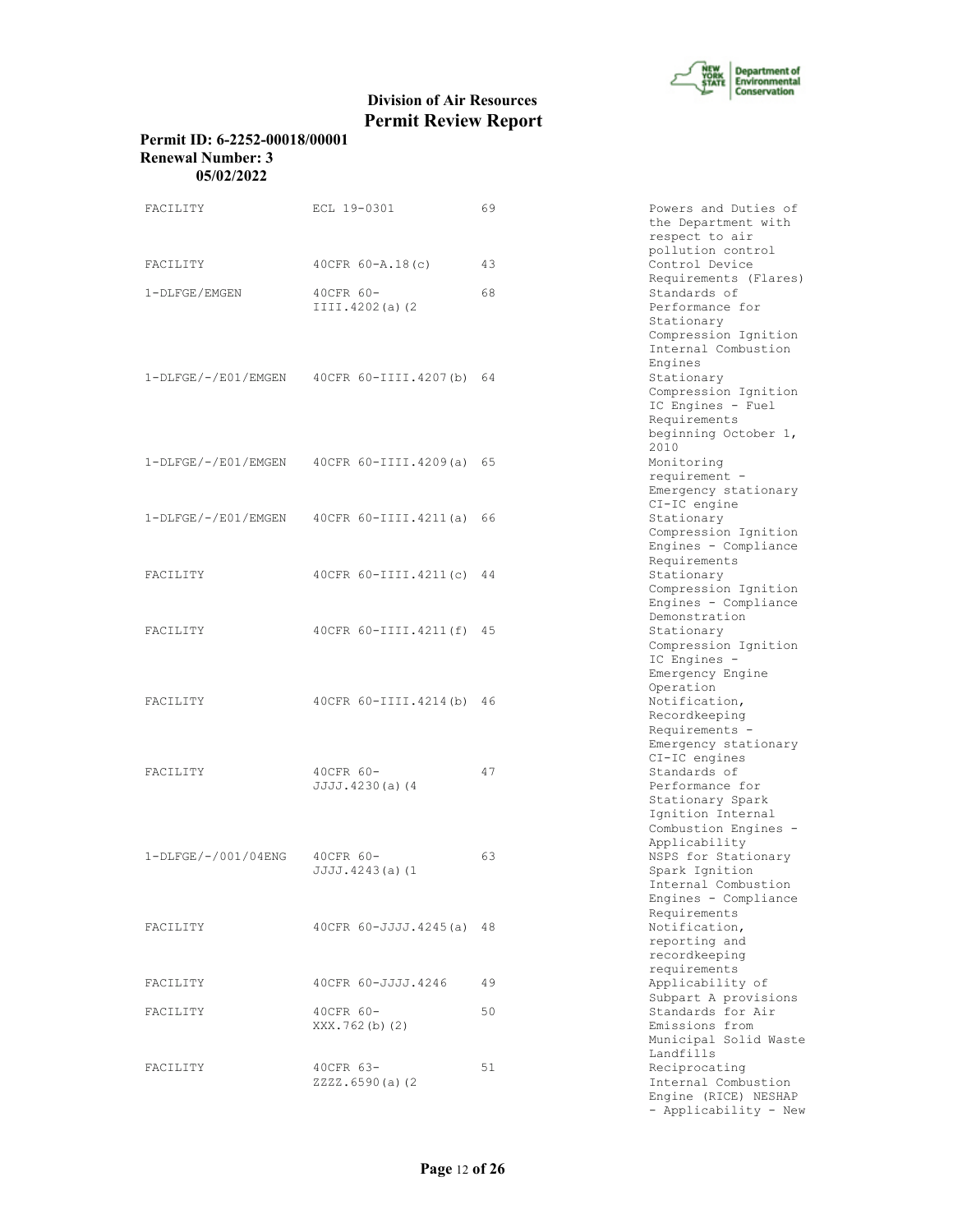

# **Permit ID: 6-2252-00018/00001 Renewal Number: 3 05/02/2022**

|                 |                                               |    | RICE                                                                                                                                           |
|-----------------|-----------------------------------------------|----|------------------------------------------------------------------------------------------------------------------------------------------------|
| $1-DLFGE/-/001$ | 40CFR 63-<br>ZZZZ.6590(b)(2                   | 58 | Reciprocating<br>Internal Combustion<br>Engine (RICE) NESHAP<br>- Landfill/Digester<br>gas-fired engine                                        |
|                 | 1-DLFGE/-/E01/EMGEN 40CFR 63-ZZZZ.6590(c) 67  |    | requirements<br>Reciprocating<br>Internal Combustion<br>Engine (RICE) NESHAP<br>- Stationary RICE<br>subject to<br>Requlations under 40        |
| FACTLITY        | 40CFR 63-ZZZZ.6600(c) 52                      |    | CFR Part 60<br>Reciprocating<br>Internal Combustion<br>Engine (RICE) NESHAP                                                                    |
| $1-DLFGE/-/001$ | 40CFR 63-ZZZZ.6625(c) 59                      |    | - existing RICE<br>Reciprocating<br>Internal Combustion<br>Engine (RICE) NESHAP<br>- landfill or                                               |
| FACILITY        | 40CFR 63-ZZZZ.6625(e) 53                      |    | digester gas fuel<br>usage monitoring and<br>recordkeeping<br>Reciprocating<br>Internal Combustion<br>Engine (RICE) NESHAP<br>- maintenance of |
|                 | 1-DLFGE/-/001/01ENG  40CFR 63-ZZZZ.6625(h) 61 |    | engine and control<br>device<br>Reciprocating<br>Internal Combustion<br>Engine (RICE) NESHAP                                                   |
| $1-DLFGE/-/001$ | $40CFR 63 - 222Z.6650(q) 60$                  |    | - idling time at<br>startup<br>Reciprocating<br>Internal Combustion<br>Engine (RICE) NESHAP<br>- Reporting                                     |
| FACILITY        | 40CFR 63-ZZZZ.6655(c) 54                      |    | requirements<br>Reciprocating<br>Internal Combustion<br>Engine (RICE) NESHAP<br>- records that must                                            |
|                 | 1-DLFGE/-/001/01ENG 40CFR 63-ZZZZ.6655(e) 62  |    | be kept landfill and<br>digester gas fired<br><b>RTCE</b><br>Reciprocating<br>Internal Combustion                                              |
|                 |                                               |    | Engine (RICE) NESHAP<br>- maintenance plan<br>records that must be<br>kept                                                                     |
| FACILITY        | 40CFR 63-ZZZZ.6665                            | 55 | Reciprocating<br>Internal Combustion<br>Engine (RICE) NESHAP<br>- General provisions                                                           |
| FACILITY        | 40CFR 68                                      | 18 | Chemical accident                                                                                                                              |
| FACILITY        | $40CFR 82-F$                                  | 19 | prevention provisions<br>Protection of<br>Stratospheric Ozone -<br>recycling and<br>emissions reduction                                        |
| FACILITY        | 6NYCRR 200.6                                  | 1  | Acceptable ambient                                                                                                                             |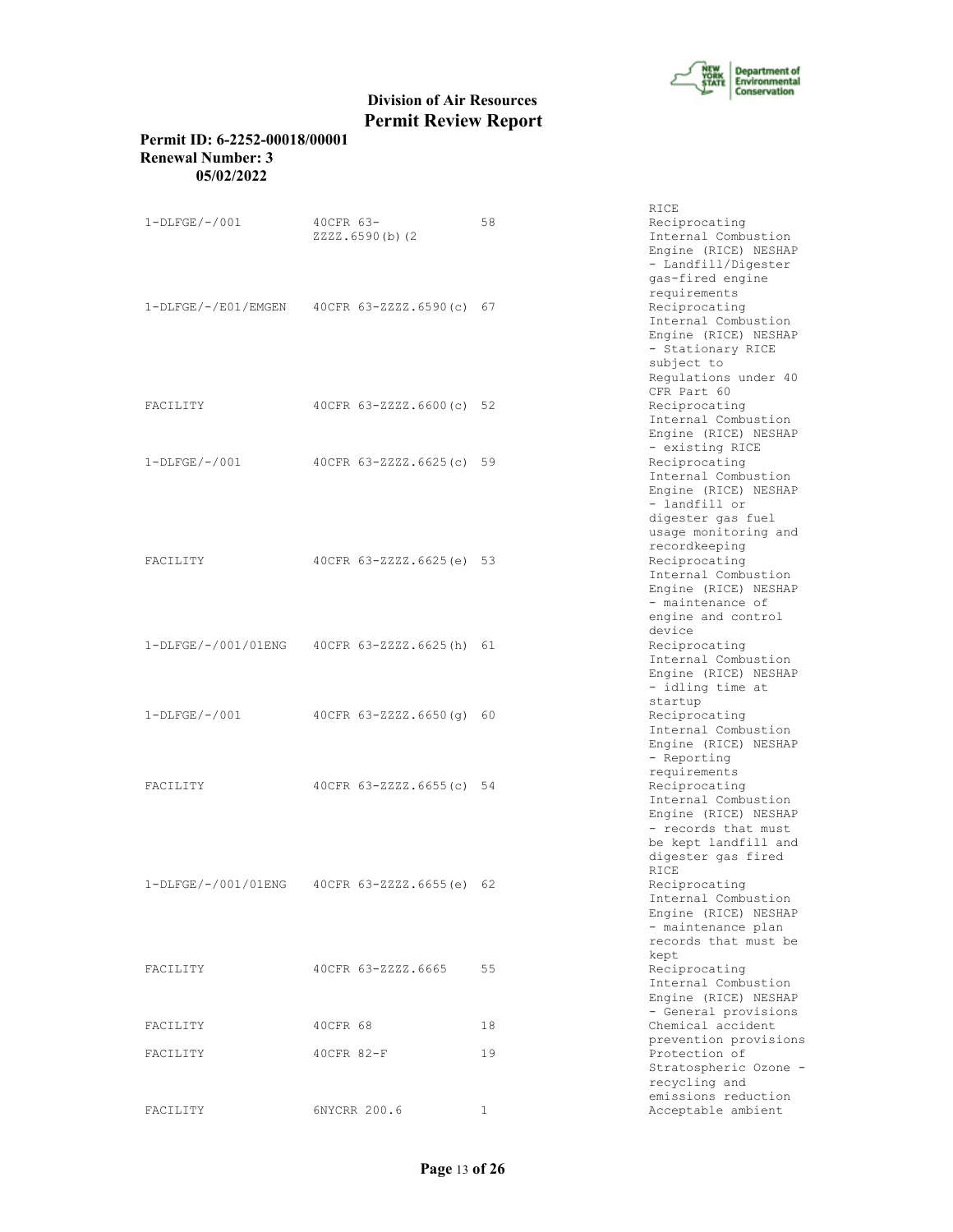

# **Permit ID: 6-2252-00018/00001 Renewal Number: 3 05/02/2022**

| FACILITY             | 6NYCRR 200.7                     | 10                 | air quality.<br>Maintenance of                                                                   |
|----------------------|----------------------------------|--------------------|--------------------------------------------------------------------------------------------------|
| FACILITY             | 6NYCRR 201-1.4                   | 70                 | equipment.<br>Unavoidable<br>noncompliance and<br>violations                                     |
| FACILITY<br>FACILITY | 6NYCRR 201-1.7<br>6NYCRR 201-1.8 | 11<br>12.          | Recycling and Salvage<br>Prohibition of<br>reintroduction of<br>collected<br>contaminants to the |
| FACILITY             | $6NYCRR 201-3.2(a)$              | 13                 | air<br>Exempt Activities -                                                                       |
| FACILITY             | $6NYCRR 201-3.3(a)$              | 14                 | Proof of eligibility<br>Trivial Activities -<br>proof of eligibility                             |
| FACILITY             | 6NYCRR 201-6                     | 20, 21, 22, 56, 57 | Title V Permits and<br>the Associated Permit<br>Conditions                                       |
| FACILITY             | $6NYCRR 201-6.4(a) (4)$          | 15                 | General Conditions -<br>Requirement to<br>Provide Information                                    |
| FACILITY             | $6NYCRR$ $201-6.4$ (a) (7)       | 2                  | General Conditions -<br>Fees                                                                     |
| FACILITY             | $6NYCRR 201-6.4(a)$ (8)          | 16                 | General Conditions -<br>Right to Inspect                                                         |
| FACILITY             | 6NYCRR $201-6.4(c)$              | 3                  | Recordkeeping and<br>Reporting of<br>Compliance Monitoring                                       |
| FACILITY             | $6NYCRR$ $201-6.4(c)$ (2)        | 4                  | Records of<br>Monitoring, Sampling<br>and Measurement                                            |
| FACILITY             | 6NYCRR 201-<br>$6.4(c)$ (3) (ii  | 5                  | Reporting<br>Requirements -<br>Deviations and                                                    |
| FACILITY             | $6NYCRR 201-6.4(d) (4)$          | 23                 | Noncompliance<br>Compliance Schedules<br>- Progress Reports                                      |
| FACILITY             | $6NYCRR 201-6.4(e)$              | 6                  | Compliance<br>Certification                                                                      |
| FACILITY             | $6NYCRR 201-6.4(f)$              | 24                 | Operational<br>Flexibility                                                                       |
| FACILITY             | $6NYCRR 201-6.4(f) (2)$          | 25                 | Operational<br>Flexibility -<br>Protocol                                                         |
| FACILITY             | $6NYCRR 201-6.5(a)$              | 71                 | State Enforceable<br>Requirements                                                                |
| FACILITY             | 6NYCRR 201-7                     | 26                 | Federally Enforceable<br>Emissions Caps                                                          |
| FACILITY             | 6NYCRR 202-1.1                   | 17                 | Required emissions<br>tests.                                                                     |
| FACILITY             | 6NYCRR 202-2.1                   | 7                  | Emission Statements -<br>Applicability                                                           |
| FACILITY             | 6NYCRR 202-2.5                   | 8                  | Emission Statements -<br>record keeping<br>requirements.                                         |
| FACILITY             | 6NYCRR 211.1                     | 72                 | General Prohibitions<br>- air pollution                                                          |
| FACILITY             | 6NYCRR 211.2                     | 39                 | prohibited<br>General Prohibitions<br>- visible emissions                                        |
| FACILITY             | 6NYCRR 212-2.3(b)                | 73                 | limited.<br>State Air Program<br>Non-Criteria air<br>contaminants subject                        |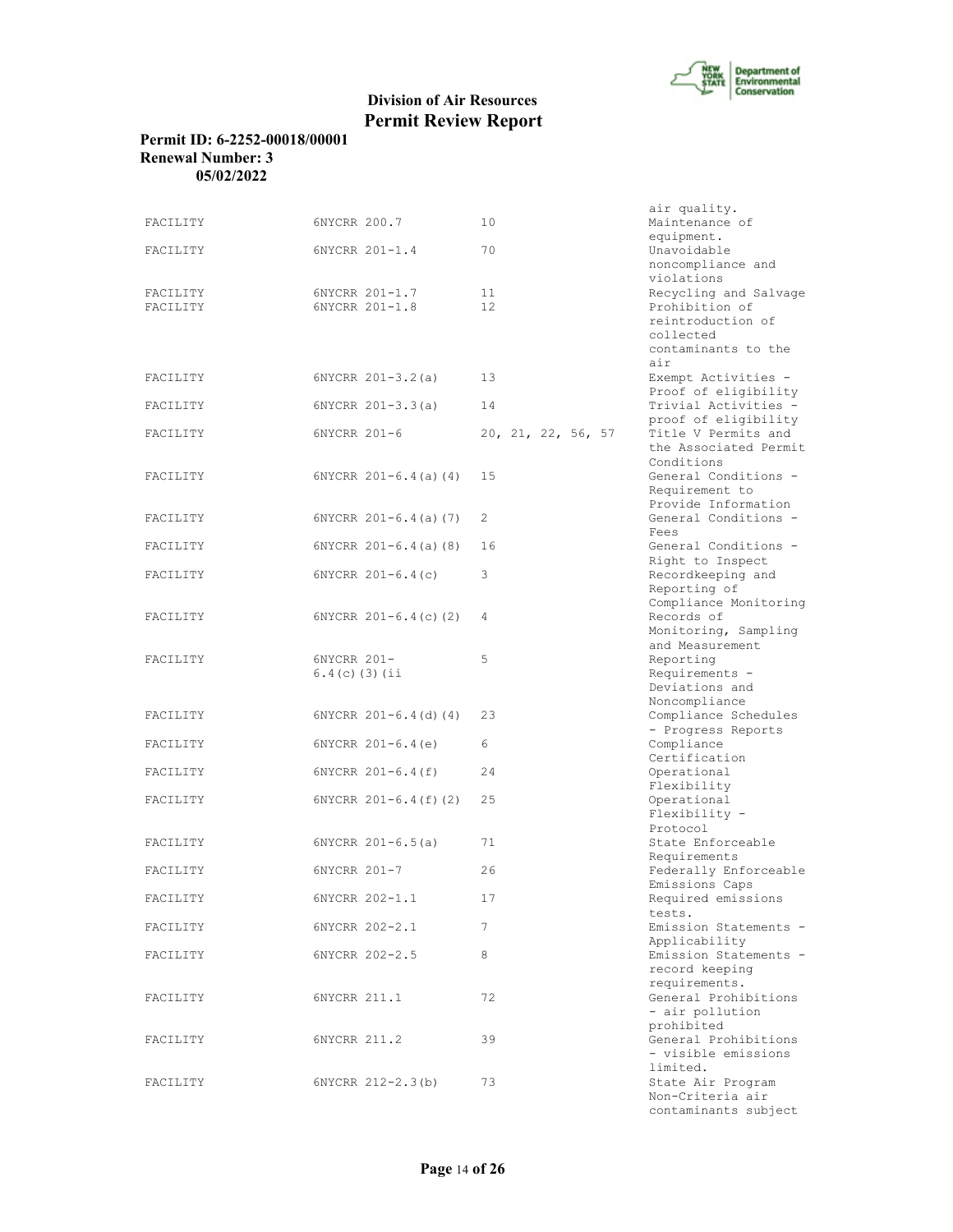

limitation

# **Division of Air Resources Permit Review Report**

# **Permit ID: 6-2252-00018/00001 Renewal Number: 3 05/02/2022**

|                 |                       |    | Table 4             |
|-----------------|-----------------------|----|---------------------|
| <b>FACTLITY</b> | 6NYCRR 215.2          | 9  | Open Fires -        |
|                 |                       |    | Prohibitions        |
| <b>FACTLITY</b> | 6NYCRR 225-1.2(d)     | 40 | $Sulfur-in-Fuel$    |
|                 |                       |    | Limitation -        |
|                 |                       |    | Distillate Oil      |
| <b>FACTLITY</b> | $6NYCRR 227 - 1.4(a)$ | 41 | Opacity Standard    |
| <b>FACTLITY</b> | 6NYCRR 231-3.5(b)     | 42 | Source obligation - |
|                 |                       |    | relaxation of       |
|                 |                       |    | enforceable         |

# **Applicability Discussion:**

Mandatory Requirements: The following facility-wide regulations are included in all Title V permits:

# ECL 19-0301

This section of the Environmental Conservation Law establishes the powers and duties assigned to the Department with regard to administering the air pollution control program for New York State.

#### 6 NYCRR 200.6

Acceptable ambient air quality - prohibits contravention of ambient air quality standards without mitigating measures

#### 6 NYCRR 200.7

Anyone owning or operating an air contamination source which is equipped with an emission control device must operate the control consistent with ordinary and necessary practices, standards and procedures, as per manufacturer's specifications and keep it in a satisfactory state of maintenance and repair so that it operates effectively

# 6 NYCRR 201-1.4

This regulation specifies the actions and recordkeeping and reporting requirements for any violation of an applicable state enforceable emission standard that results from a necessary scheduled equipment maintenance, start-up, shutdown, malfunction or upset in the event that these are unavoidable.

#### 6 NYCRR 201-1.7

Requires the recycle and salvage of collected air contaminants where practical

#### 6 NYCRR 201-1.8

Prohibits the reintroduction of collected air contaminants to the outside air

#### 6 NYCRR 201-3.2 (a)

An owner and/or operator of an exempt emission source or unit may be required to certify that it operates within the specific criteria described in this Subpart. All required records must be maintained on-site for a period of 5 years and made available to department representatives upon request. In addition, department representatives must be granted access to any facility which contains exempt emission sources or units, during normal operating hours, for the purpose of determining compliance with this and any other state and federal air pollution control requirements, regulations, or law.

#### 6 NYCRR 201-3.3 (a)

The owner and/or operator of a trivial emission source or unit may be required to certify that it operates within the specific criteria described in this Subpart. All required records must be maintained on-site for a period of 5 years and made available to department representatives upon request. In addition, department representatives must be granted access to any facility which contains trivial emission sources or units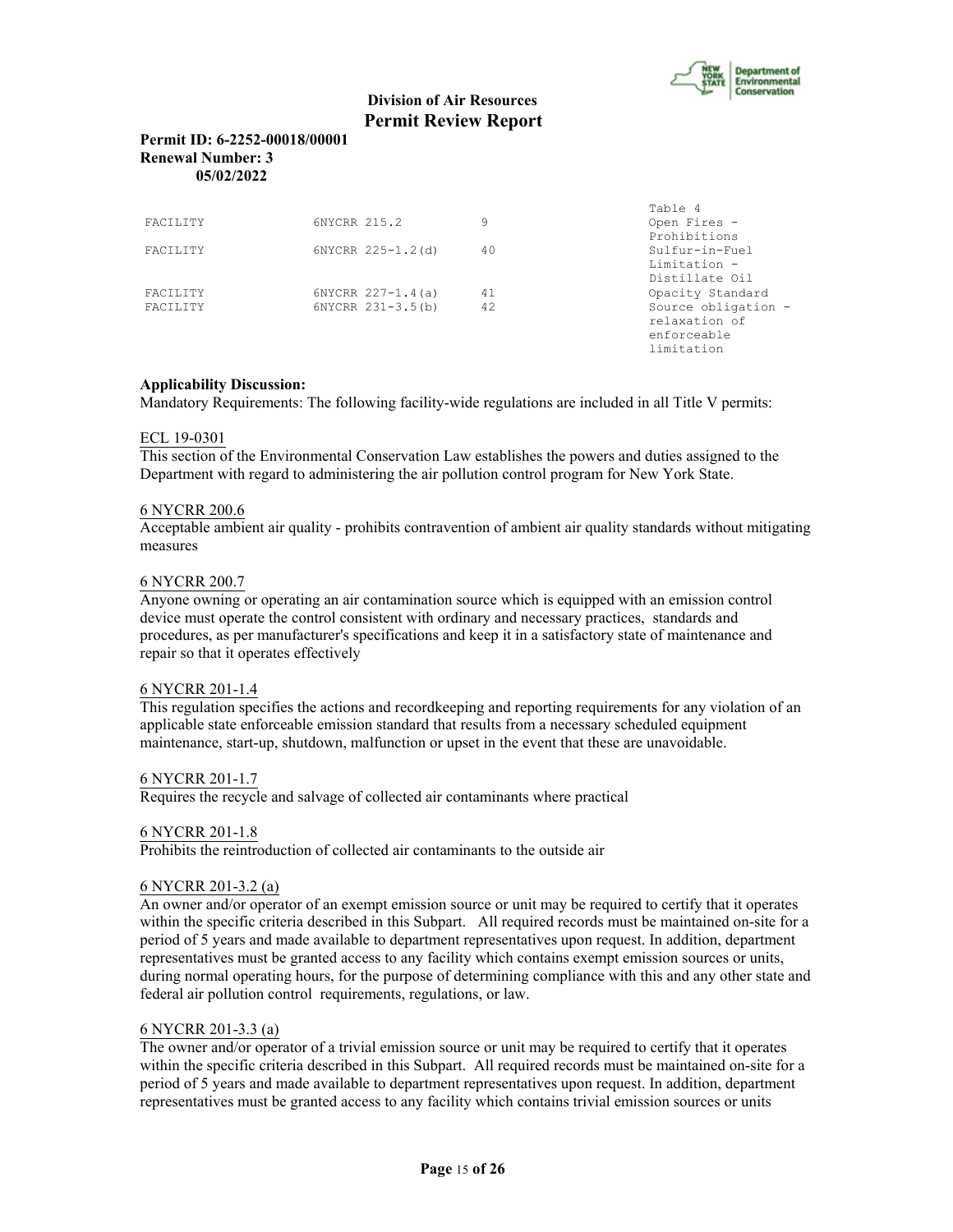

## **Permit ID: 6-2252-00018/00001 Renewal Number: 3 05/02/2022**

subject to this Subpart, during normal operating hours, for the purpose of determining compliance with this and any other state and federal air pollution control requirements, regulations, or law.

#### 6 NYCRR Subpart 201-6

This regulation applies to those terms and conditions which are subject to Title V permitting. It establishes the applicability criteria for Title V permits, the information to be included in all Title V permit applications as well as the permit content and terms of permit issuance. This rule also specifies the compliance, monitoring, recordkeeping, reporting, fee, and procedural requirements that need to be met to obtain a Title V permit, modify the permit and demonstrate conformity with applicable requirements as listed in the Title V permit. For permitting purposes, this rule specifies the need to identify and describe all emission units, processes and products in the permit application as well as providing the Department the authority to include this and any other information that it deems necessary to determine the compliance status of the facility.

# 6 NYCRR 201-6.4 (a) (4)

This mandatory requirement applies to all Title V facilities. It requires the permittee to provide information that the Department may request in writing, within a reasonable time, in order to determine whether cause exists for modifying, revoking and reissuing, or terminating the permit or to determine compliance with the permit. The request may include copies of records required to be kept by the permit.

# 6 NYCRR 201-6.4 (a) (7)

 This is a mandatory condition that requires the owner or operator of a facility subject to Title V requirements to pay all applicable fees associated with the emissions from their facility.

# 6 NYCRR 201-6.4 (a) (8)

This is a mandatory condition for all facilities subject to Title V requirements. It allows the Department to inspect the facility to determine compliance with this permit, including copying records, sampling and monitoring, as necessary.

#### 6 NYCRR 201-6.4 (c)

This requirement specifies, in general terms, what information must be contained in any required compliance monitoring records and reports. This includes the date, time and place of any sampling, measurements and analyses; who performed the analyses; analytical techniques and methods used as well as any required QA/QC procedures; results of the analyses; the operating conditions at the time of sampling or measurement and the identification of any permit deviations. All such reports must also be certified by the designated responsible official of the facility.

#### 6 NYCRR 201-6.4 (c) (2)

This requirement specifies that all compliance monitoring and recordkeeping is to be conducted according to the terms and conditions of the permit and follow all QA requirements found in applicable regulations. It also requires monitoring records and supporting information to be retained for at least 5 years from the time of sampling, measurement, report or application. Support information is defined as including all calibration and maintenance records and all original strip-chart recordings for continuous monitoring instrumentation, and copies of all reports required by the permit.

# 6 NYCRR 201-6.4 (c) (3) (ii)

This regulation specifies any reporting requirements incorporated into the permit must include provisions regarding the notification and reporting of permit deviations and incidences of noncompliance stating the probable cause of such deviations, and any corrective actions or preventive measures taken.

# 6 NYCRR 201-6.4 (d) (4)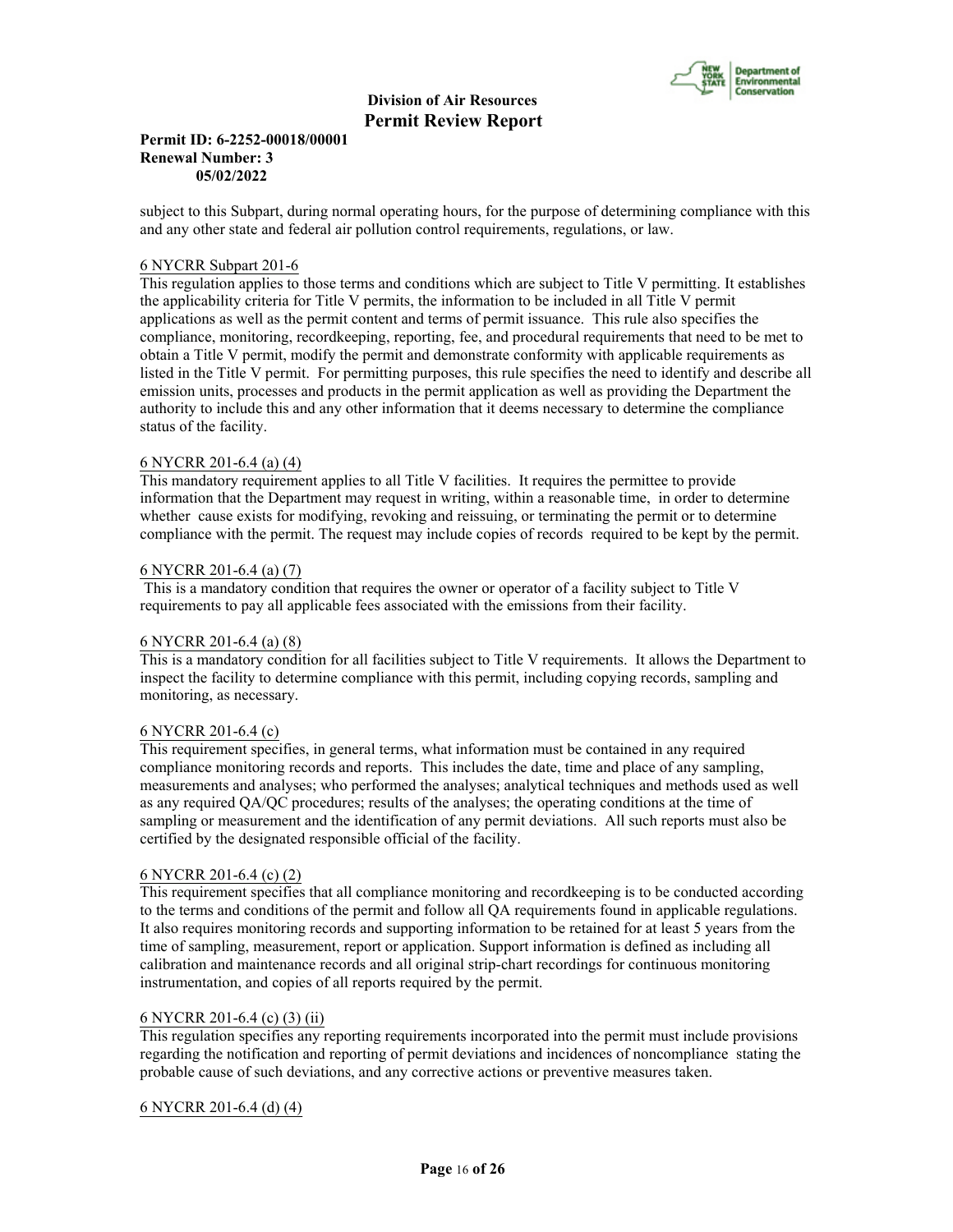

#### **Permit ID: 6-2252-00018/00001 Renewal Number: 3 05/02/2022**

This condition applies to every Title V facility subject to a compliance schedule. It requires that reports, detailing the status of progress on achieving compliance with emission standards, be submitted semiannually.

## 6 NYCRR 201-6.4 (e)

Sets forth the general requirements for compliance certification content; specifies an annual submittal frequency; and identifies the EPA and appropriate regional office address where the reports are to be sent.

# 6 NYCRR 202-1.1

This regulation allows the department the discretion to require an emission test for the purpose of determining compliance. Furthermore, the cost of the test, including the preparation of the report are to be borne by the owner/operator of the source.

# 6 NYCRR 202-2.1

Requires that emission statements shall be submitted on or before April 15th each year for emissions of the previous calENDar year.

# 6 NYCRR 202-2.5

This rule specifies that each facility required to submit an emission statement must retain a copy of the statement and supporting documentation for at least 5 years and must make the information available to department representatives.

# 6 NYCRR 211.2

This regulation limits opacity from sources to less than or equal to 20 percent (six minute average) except for one continuous six-minute period per hour of not more than 57 percent opacity.

#### 6 NYCRR 215.2

Except as allowed by section 215.3 of 6 NYCRR Part 215, no person shall burn, cause, suffer, allow or permit the burning of any materials in an open fire.

#### 40 CFR Part 68

This Part lists the regulated substances and there applicability thresholds and sets the requirements for stationary sources concerning the prevention of accidental releases of these substances.

# 40 CFR Part 82, Subpart F

Subpart F requires the reduction of emissions of class I and class II refrigerants to the lowest achievable level during the service, maintenance, repair, and disposal of appliances in accordance with section 608 of the Clean Air Act AmENDments of 1990. This subpart applies to any person servicing, maintaining, or repairing appliances except for motor vehicle air conditioners. It also applies to persons disposing of appliances, including motor vehicle air conditioners, refrigerant reclaimers, appliance owners, and manufacturers of appliances and recycling and recovery equipment. Those individuals, operations, or activities affected by this rule, may be required to comply with specified disposal, recycling, or recovery practices, leak repair practices, recordkeeping and/or technician certification requirements.

# **Facility Specific Requirements**

In addition to Title V, INNOVATIVE DANC has been determined to be subject to the following regulations:

# 40 CFR 60.18 (c)

This regulation specifies the operating parameters and testing methods used to operate and monitor a flare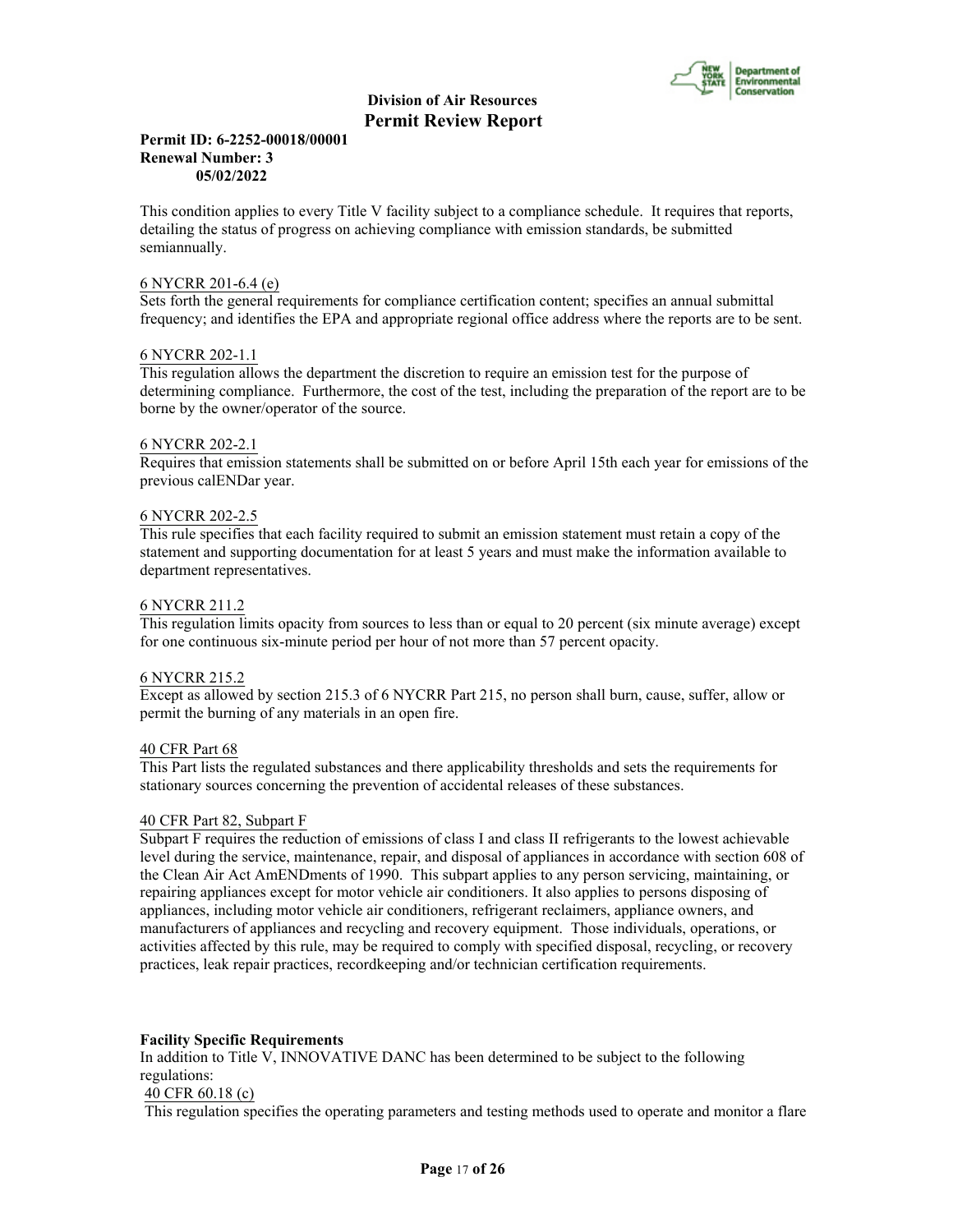

## **Permit ID: 6-2252-00018/00001 Renewal Number: 3 05/02/2022**

that is being used as an air pollution control device (as required by a new source performance standard).

# 40 CFR 60.4202 (a) (2)

This regulation states that for engines with a maximum engine power greater than or equal to 37 KW (50 HP), the certification emission standards for new nonroad CI engines for the same model year and maximum engine power in 40 CFR 89.112 and 40 CFR 89.113 for all pollutants beginning in model year 2007.

# 40 CFR 60.4207 (b)

These conditions states the fuel requirements for compression ignition stationary engines with a displacement of less than 30 liters per cylinder

# 40 CFR 60.4209 (a)

The owner and/or operator of an emergency stationary compression ignition internal combustion engine subject to this subpart is required to install a non-resettable hour meter.

#### 40 CFR 60.4211 (a)

This regulation states that the owner or operator and must comply with the emission standards specified in 40 CFR 60 Subpart IIII and must operate and maintain the stationary compression ignition internal combustion engine and control device according to the manufacturer's written instructions.

# 40 CFR 60.4211 (c)

This citation states the requirements for 2007 model year and later compression ignition engines and for fire pump engines with model years listed in Table 3 to Subpart IIII.

# 40 CFR 60.4211 (f)

These conditions state the hour limits for emergency engines operating in nonemergency engine situations

# 40 CFR 60.4214 (b)

Initial notification, reporting, and recordkeeping requirements for owners or operators of a stationary CI internal combustion engine.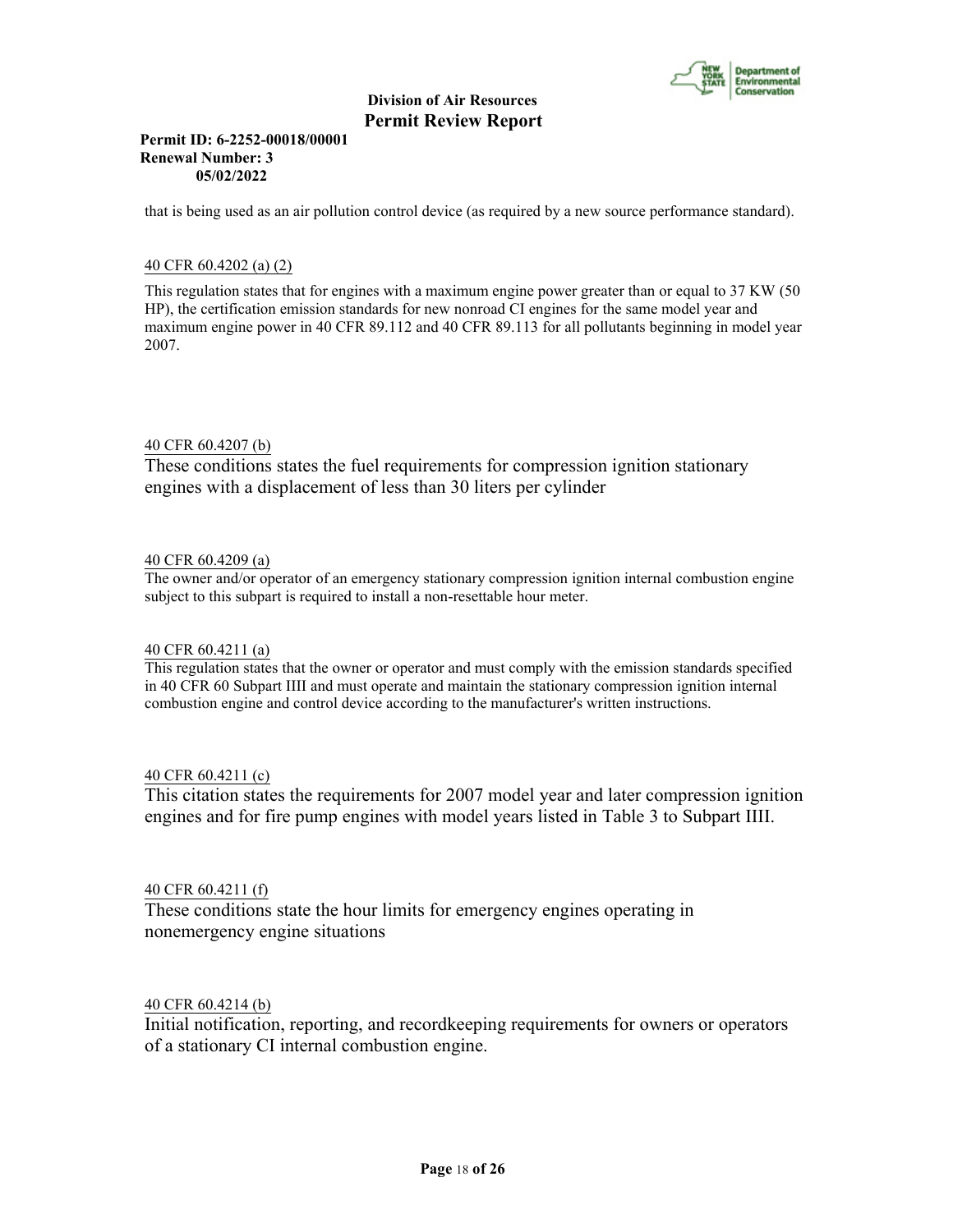

**Permit ID: 6-2252-00018/00001 Renewal Number: 3 05/02/2022**

# 40 CFR 60.4230 (a) (4) (i)

Owners and operators of stationary spark igintied internal combustion engines (SI ICE), that commence construction after June 12, 2006, where the stationary SI ICE are manufactured on or after July 1, 2007, for engines with a maximum engine power greater than or equal to 500 HP (except lean burn engines with a maximum engine power greater than or equal to 500 HP and less than 1,350 HP) are subject to the requirements of 40 CFR 60 Subpart JJJJ.

# 40 CFR 60.4243 (a) (1)

This regulaiton requires the owners and/or operators of internal combustion engines subject to Subpart JJJJ to keep records of maintenance on the engine and any demonstrated compliance with the standards in Subpart JJJJ.

#### 40 CFR 60.4245 (a)

This regulation sets forth the notification, reporting and recordkeeping requirements for 40 CFR 60 Subpart JJJJ, for owners and operators of stationary spark ignited internal combustion engines.

# 40 CFR 60.4246

This regulation specifies that the following provisions of 40 CFR 60 Subpart A apply to this facility: 60.1 through 60.12, 60.14 through 60.17 and 60.19.

#### 40 CFR 60.762 (b) (2)

This citation requires the owner or operator of a municipal solid waste landfill with a design capacity greater than 2.5 million megagrams to calculate the non-methane organic compound emission rate from the landfill or install a gas collection system.

#### 40 CFR 63.6590 (a) (2)

This condition defines which reciprocating internal combustion engines (RICE) will be treated as a new affected source. If the engine started up after December 19, 2002 then it will be considered a new source for the purposes of this NESHAP rule.

#### 40 CFR 63.6590 (b) (2)

This condition lists the provisions that an engine would be subject to if the engine is burning landfill or digester gas as more than 10% of its fuel input. The engine in this case would only have to install monitors which would prove that at least 10% of the fuel being burned was digester or landfill gas, and the facility would need to submit an initial notification.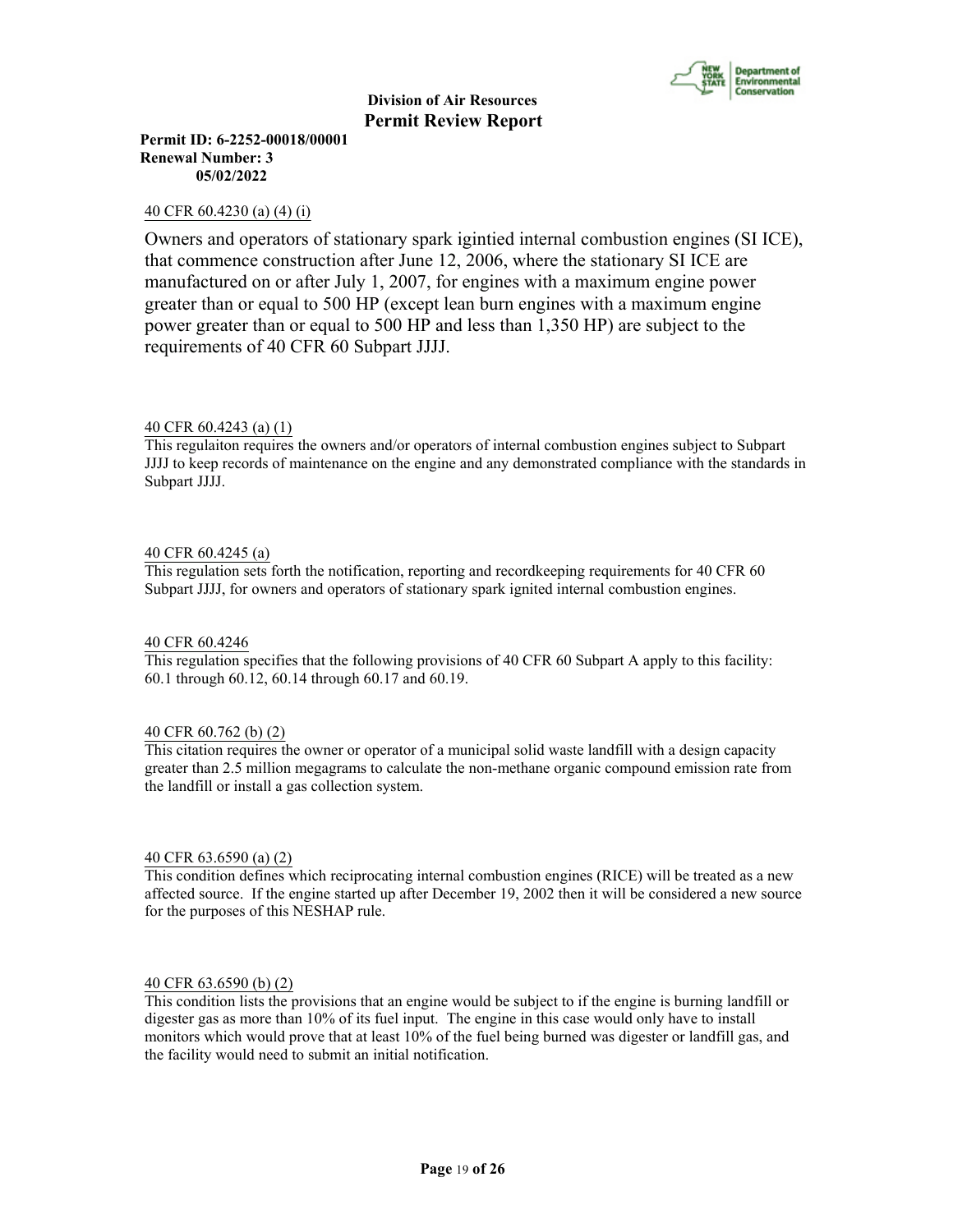

**Permit ID: 6-2252-00018/00001 Renewal Number: 3 05/02/2022**

# 40 CFR 63.6590 (c)

This regulation states that an affected source that is a new or reconstructed stationary RICE located at an area source must meet the requirements of 40 CFR 63 Subpart ZZZZ by meeting the requirements of 40 CFR Part 60 Subpart JJJJ, for spark ignition engines.

#### 40 CFR 63.6600 (c)

This condition exempts certain types of engines from having to meet any of the formaldehyde emission limits or operating limits that are listed in tables 1a, 1b, 2a, or 2b.

# 40 CFR 63.6625 (c)

This condition reduces the emission of hazardous air pollutants by requiring landfill and digester gas fired RICE to monitor and record daily fuel usage.

#### 40 CFR 63.6625 (e)

This regulation requires the owners or operator of an existing stationary RICE with a site rating of less than 100 brake HP located at a major source of HAP emissions, an existing stationary emergency RICE, or an existing stationary RICE located at an area source of HAP emissions must operate and maintain the stationary RICE and after-treatment control device (if any) according to the manufacturer's emissionrelated written instructions or develop their own maintenance plan which must provide to the extent practicable for the maintenance and operation of the engine in a manner consistent with good air pollution control practice for minimizing emissions.

#### 40 CFR 63.6625 (h)

This regulation requires the owner or operator of a reciprocating internal combustion engine to minimize the idling time of the engine at startup. Startup time is limited to 30 minutes or less.

#### 40 CFR 63.6650 (g)

This condition requires any facility burning digester gas or landfill gas as more than 10% of its fuel input to submit a report on which fuels were burned and calculate the percentage to ensure that at least 10% of it was from digester gas or landfill gas.

#### 40 CFR 63.6655 (c)

This regulation sets forth the record keeping requirements for reciprocating internal combustion engines firing landfill and digester gas.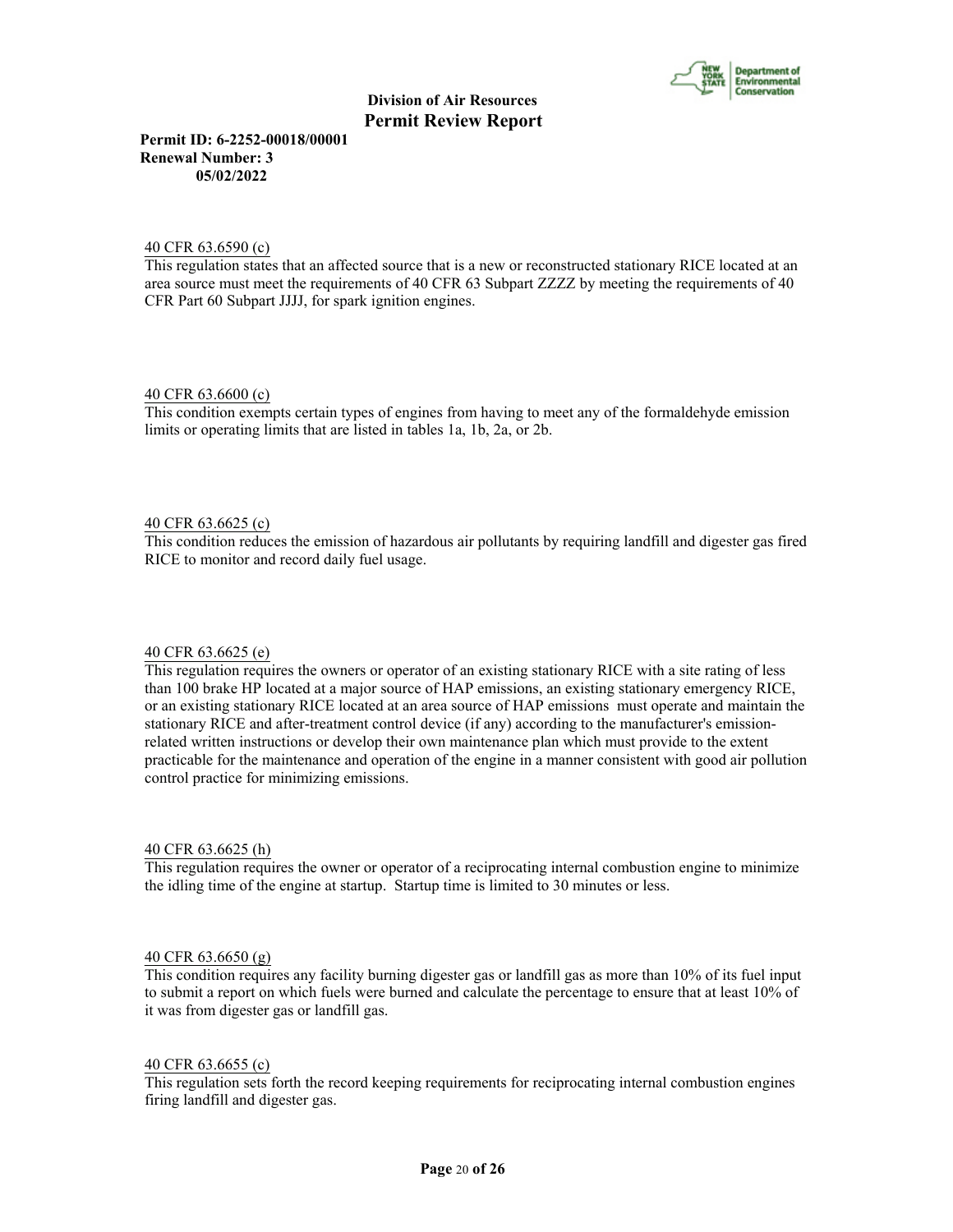

**Permit ID: 6-2252-00018/00001 Renewal Number: 3 05/02/2022**

40 CFR 63.6655 (e) This regulation sets forth the record keeping requirements for RICE subject to facility specific maintenance plans.

#### 40 CFR 63.6665

This regulation specifies which provisions of the General provisions (Subpart A of 40 CFR 63) apply to the owner or operators of stationary internal combustion engines at facilities with emissions of hazardous air pollutants.

#### 6 NYCRR 201-6.4 (f)

This section describes the potential for certain operational changes to be made by the facility owner or operator without first obtaining a permit modification. Changes made pursuant to this provision must meet all of the criteria described in this section to qualify for consideration as operational flexibility. The Department reserves the right to require the facility owner or operator to obtain a permit modification prior to making any changes at the facility pursuant to this section.

#### 6 NYCRR 201-6.4 (f) (2)

This section describes the requirements for operational flexibility protocols included in Title V permits. The facility owner or operator may make certain changes to the facility that have been reviewed and approved pursuant to the protocol without first obtaining a permit modification for those changes.

#### 6 NYCRR 201-6.5 (a)

This subdivision states that the Department shall include state enforceable conditions in Title V permits. State enforceable conditions related to regulations developed pursuant to the Climate Leadership and Community Protection Act (CLCPA) and Article 75 of New York State Environmental Conservation Law may be included in future versions of this permit, as applicable.

#### 6 NYCRR 211.1

This regulation requires that no person shall cause or allow emissions of air contaminants to the outdoor atmosphere of such quantity, characteristic or duration which are injurious to human, plant or animal life or to property, or which unreasonably interfere with the comfortable enjoyment of life or property.

## 6 NYCRR 212-2.3 (b)

Table 4 of 212-2.3 describes the reduction in emissions required for a non-criteria air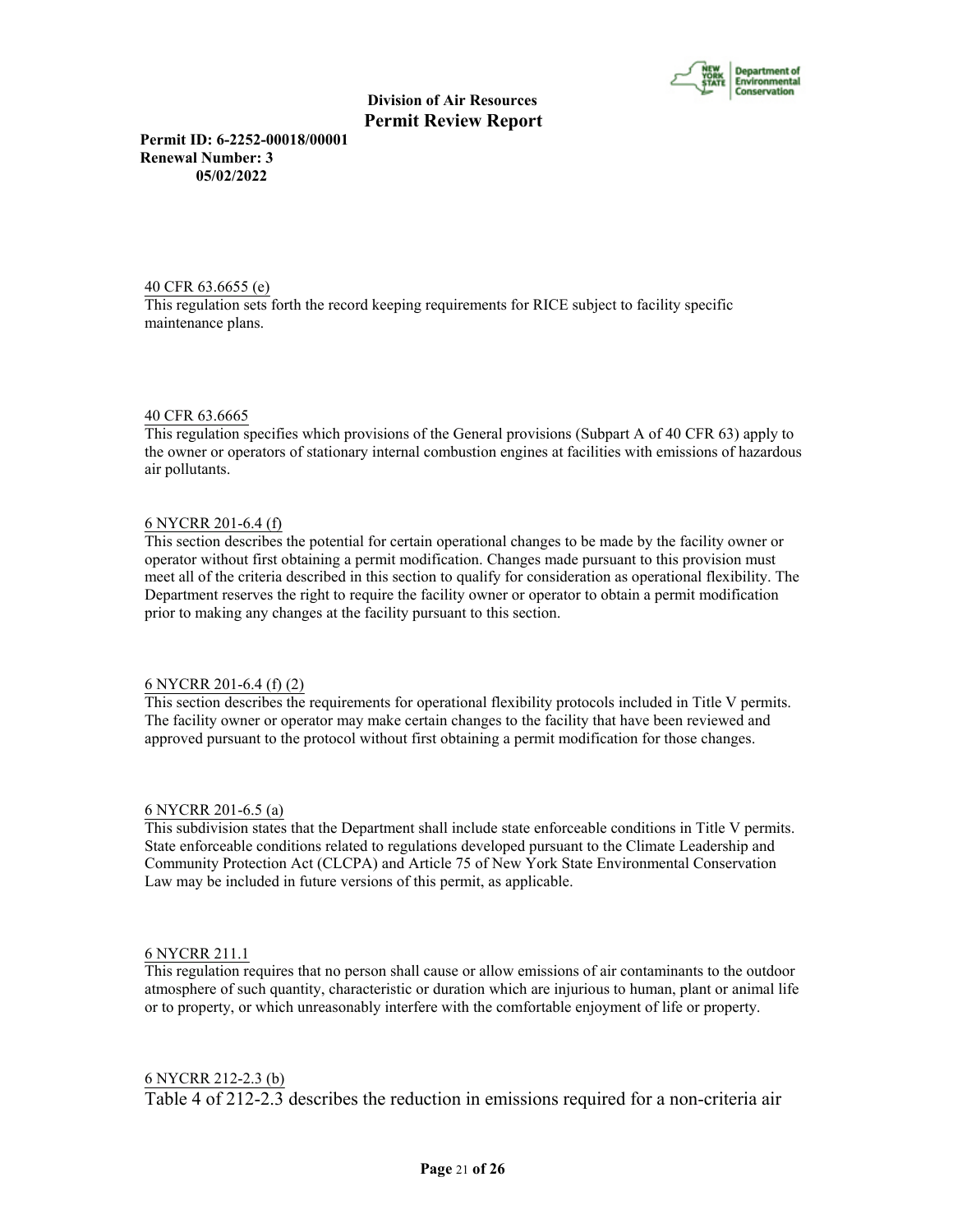

# **Permit ID: 6-2252-00018/00001 Renewal Number: 3 05/02/2022**

contaminant based on its uncontrolled emission rate. The uncontrolled emission rate in conjunction with the assigned environmental rating determines the degree of controlled applied.

# 6 NYCRR 225-1.2 (d)

This subdivision sets the sulfur-in-fuel limitation for distillate oil fired emission sources throughout the State.

# 6 NYCRR 227-1.4 (a)

This subdivisions sets the opacity standard for subject stationary combustion installations.

# 6 NYCRR 231-3.5 (b)

This condition specifies a facility's obligation if there is a relaxation of permit conditions that make the facility major for PSD.

# 6 NYCRR Subpart 201-7

This regulation sets forth an emission cap that cannot be exceeded by the facility. In this permit that cap is 245 tpy for CO.

### **Compliance Certification Summary of monitoring activities at INNOVATIVE DANC:**

| Location<br>Facility/EU/EP/Process/ES | Cond No. | <b>Type of Monitoring</b>                                          |
|---------------------------------------|----------|--------------------------------------------------------------------|
|                                       |          |                                                                    |
| <b>FACTLITY</b>                       | 43       | record keeping/maintenance procedures                              |
| 1-DLFGE/EMGEN                         | 68       | record keeping/maintenance procedures                              |
| $1-DLFGE/-/E01/EMGEN$                 | 64       | work practice involving specific operations                        |
| $1-DLFGE/-/E01/EMGEN$                 | 65       | record keeping/maintenance procedures                              |
| $1-DLFGE/-/E01/EMGEN$                 | 66       | record keeping/maintenance procedures                              |
| <b>FACTLITY</b>                       | 44       | record keeping/maintenance procedures                              |
| FACTLITY                              | 45       | record keeping/maintenance procedures                              |
| <b>FACTLITY</b>                       | 46       | record keeping/maintenance procedures                              |
| 1-DLFGE/-/001/04ENG                   | 63       | record keeping/maintenance procedures                              |
| <b>FACTLITY</b>                       | 48       | record keeping/maintenance procedures                              |
| <b>FACTLITY</b>                       | 50       | record keeping/maintenance procedures                              |
| $1-DLFGE/-/001$                       | 59       | record keeping/maintenance procedures                              |
| <b>FACTLITY</b>                       | 53       | record keeping/maintenance procedures                              |
| 1-DLFGE/-/001/01ENG                   | 61       | monitoring of process or control device parameters<br>as surrogate |
| $1-DLFGE/-/001$                       | 60       | record keeping/maintenance procedures                              |
| <b>FACTLITY</b>                       | 54       | record keeping/maintenance procedures                              |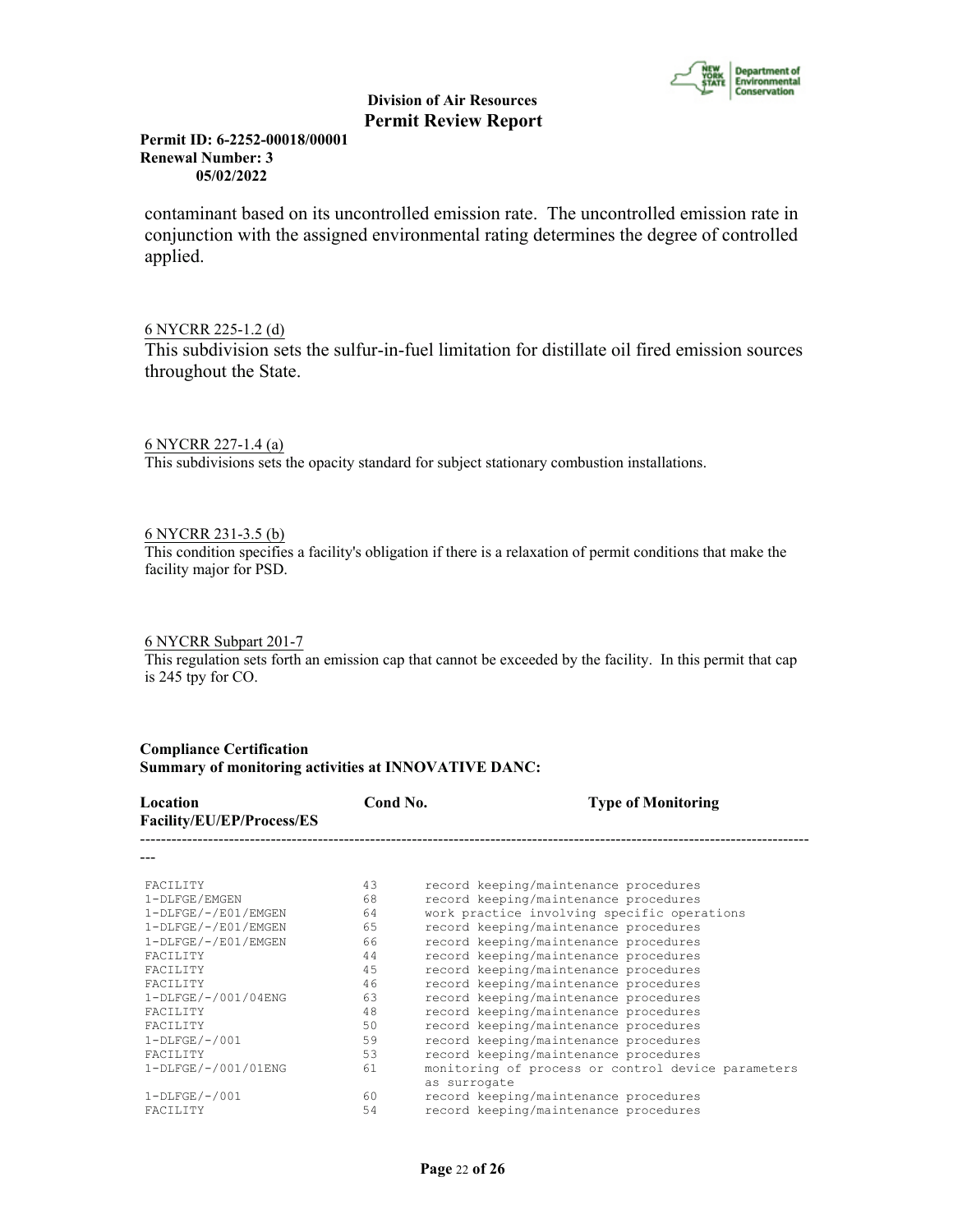

## **Permit ID: 6-2252-00018/00001 Renewal Number: 3 05/02/2022**

| 1-DLFGE/-/001/01ENG | 62          | record keeping/maintenance procedures              |
|---------------------|-------------|----------------------------------------------------|
| FACILITY            | 2.1         | record keeping/maintenance procedures              |
| FACILITY            | 22          | record keeping/maintenance procedures              |
| FACILITY            | 5           | record keeping/maintenance procedures              |
| FACILITY            | 6           | record keeping/maintenance procedures              |
| FACILITY            | 25          | record keeping/maintenance procedures              |
| FACILITY            | 27          | monitoring of process or control device parameters |
|                     |             | as surrogate                                       |
| FACILITY            | 2.8         | monitoring of process or control device parameters |
|                     |             | as surrogate                                       |
| FACILITY            | 29          | intermittent emission testing                      |
| FACILITY            | 30          | monitoring of process or control device parameters |
|                     |             | as surrogate                                       |
| FACILITY            | 31          | monitoring of process or control device parameters |
|                     |             | as surrogate                                       |
| FACILITY            | 32          | monitoring of process or control device parameters |
|                     |             | as surrogate                                       |
| FACILITY            | 33          | monitoring of process or control device parameters |
|                     |             | as surrogate                                       |
| FACILITY            | 34          | monitoring of process or control device parameters |
|                     |             | as surrogate                                       |
| FACILITY            | 35          | monitoring of process or control device parameters |
|                     |             | as surrogate                                       |
| FACILITY            | 36          | intermittent emission testing                      |
| FACILITY            | 37          | work practice involving specific operations        |
| FACILITY            | 38          | record keeping/maintenance procedures              |
| FACILITY            | $7^{\circ}$ | record keeping/maintenance procedures              |
| FACILITY            | 73          | record keeping/maintenance procedures              |
| FACILITY            | 40          | work practice involving specific operations        |
| FACILITY            | 41          | monitoring of process or control device parameters |
|                     |             | as surrogate                                       |
| FACILITY            | 42          | record keeping/maintenance procedures              |
|                     |             |                                                    |

----

# **Basis for Monitoring**

6 NYCRR 201-6.4(c)(3)(ii) : This condition requires the submission of semi-annual monitoring reports to demonstrate compliance with applicable requirements. These reports shall be submitted to the Department within 30 days after the end of the reporting period. All instances of deviations from permit requirements must clearly be indicated in addition to any corrective action taken. This condition further details additional requirements pertaining to these reports.

6 NYCRR 201-6.4 (e) - Compliance certifications must be submitted annually including all required information as laid out by this permit

6 NYCRR 202-2.1 - Emission statements must be submitted on or before April 15th of each year for emissions of the previous calendar year.

6 NYCRR Part 201-6 – This citation requires the facility to maintain devices that continuously measure the flow of landfill gas to the open candlestick flare and the enclosed thermal oxidizer. Further, it establishes that Innovative/DANC LLC (6-2252- 00018) and DANC SWMF (6-2252-00007) shall be considered a single facility for all air pollution control regulations applicability determinations.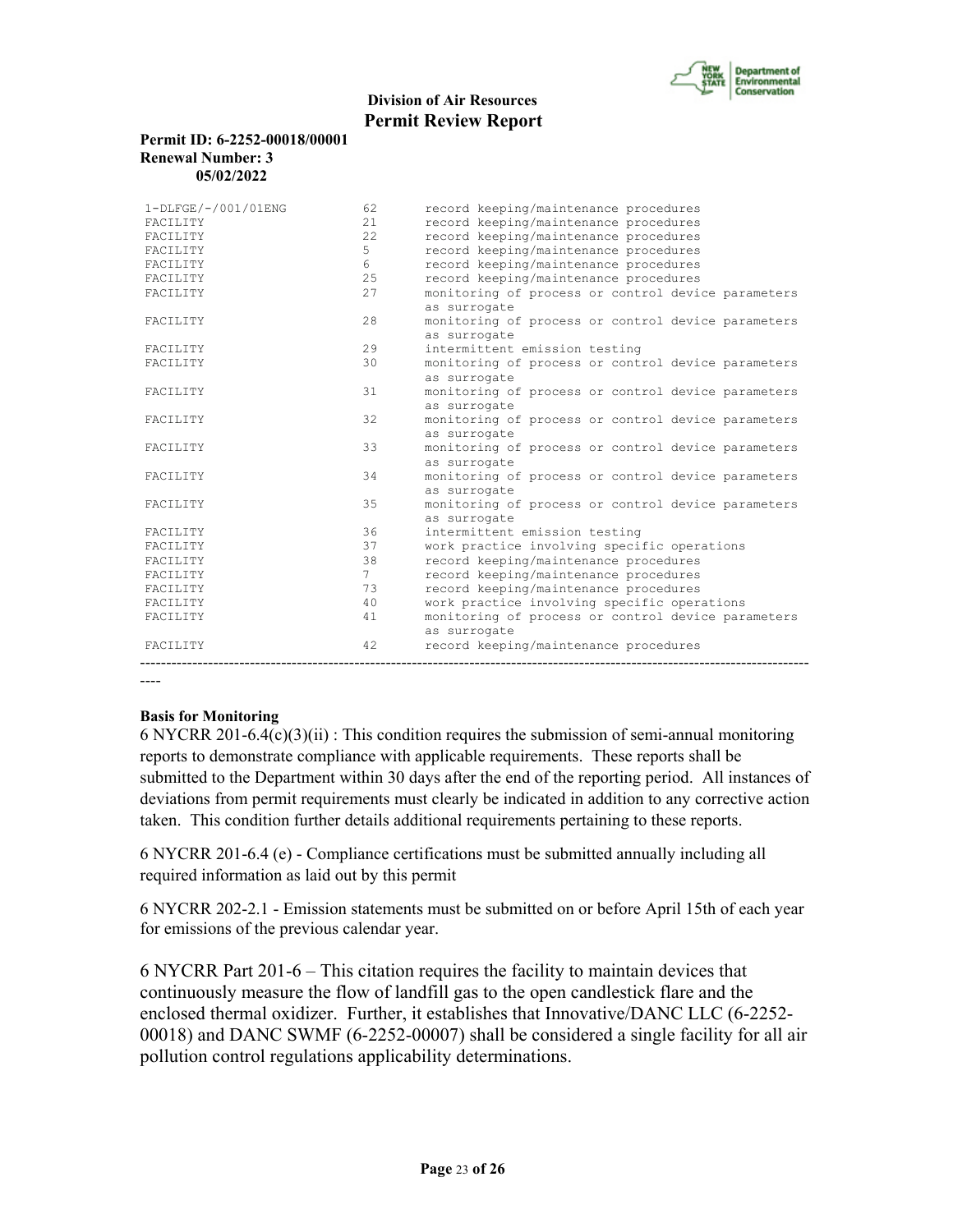

**Permit ID: 6-2252-00018/00001 Renewal Number: 3 05/02/2022**

6 NYCRR Part 201-7- As an additional check of gas usage and operating hrs, the facility must track the monthly megawatt-hrs produced in each engine. This will be added to the previous 11 months, and compared with the limit of 55223 megawatt-hrs per year limit. This condition will be reported upon semi annually.

6 NYCRR Part 201-7 - The CO emissions from both facilities combined (Solid Wate Mangement Facility and Innovative DANC) shall not exceed 245 tpy. This condition shows how this calculation will occur using the information gathered from each permit. Each facility must submit this information in the semi-annual report.

6 NYCRR Part 201-7 - The CO emissions from Innovative DANC shall not exceed 240 tpy. This condition outlines what records must be kept including hourse of operation and gross electrical output for each internal combustion engine and both the candlestick flare and enclosed thermal oxidizer.

6 NYCRR Part 201-7 – In order to maintain facility emissions of NOx below the nonattainment NSR major source threshold NOx emissions from the engines are limited to  $0.60$  g/bhp-hr. The facility is required to submit a stack test protocol, test the engines, then submit a stack test report showing the engines are in compliance.

6 NYCRR Part 201-7 - NOx emissions from the facility are capped at 47 PPM by volume ( dry, corrected to 15% CO2). Hand held monitors will verify the concentration every month using the average of 3 measurements. If the measurement is found to be above the limit, corrective action will take place within 24 hrs.

6 NYCRR Part 201-7 - The enclosed flare themal oxidizer must run at no less than 1650 degrees Fahrenheit to ensure operation at the manufacturers standards. Compliance will be determined utilizing a 3-hr block average. A deviation greater than 50 degrees shall be investigated.

6 NYCRR Part 201-7 - The monthly hours of operation and the average monthly Hp for each of the engines will be recorded. Also, the the amount of gas combusted in the flares will be tracked on a monthly bases. Using the emission factors from the most recent stack test, NOx emission will be calculated and added to the previous 11 months to show compliance with the 95 tpy of NOx emissions cap.

6 NYCRR Part 201-7 - CO emissions are limited to 323 ppmvd (corrected to 15% O2). Hand held analyzer measurements shall be taken weekly. Three measurements will be taken at 1 minute intervals, and averaged to show compliance. Any deviations will require corrective action within 24 hrs and a new set of readings will be taken to confirm emissions came back within permitted limits. An exceedance of the second round of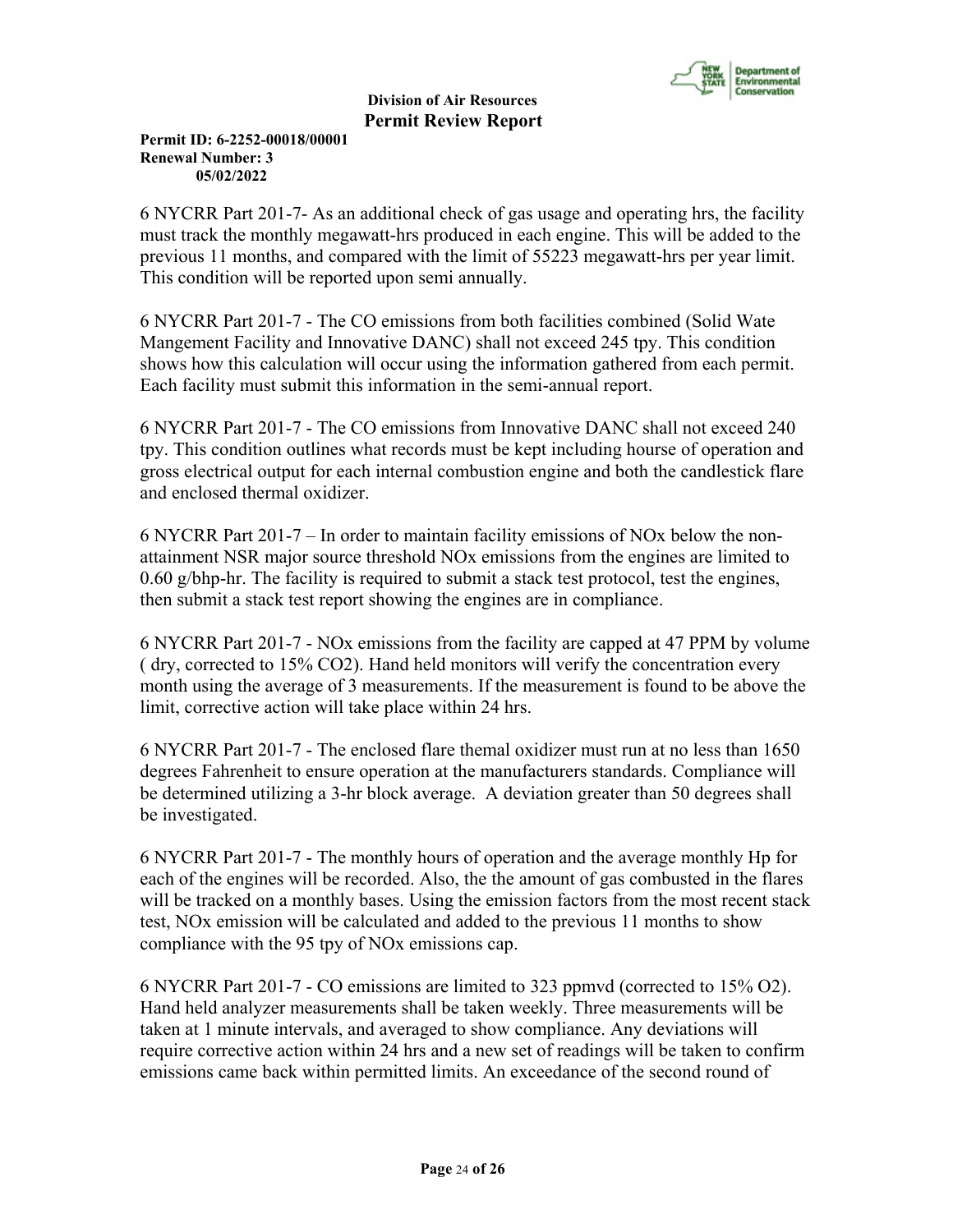

**Permit ID: 6-2252-00018/00001 Renewal Number: 3 05/02/2022**

measurments requires shut down and corrective action, with a stack test for verification of compliance.

6 NYCRR Part 201-7 The maximum amount of landfill gas to be combusted in the engines shall not exceed 1,116,374,400 scf (expressed as 50% methane) during any 12 consecutive month period. This will help ensure the CO emissions remain below the cap. The landfill gas flow is continuously measured. Emission concentrations from the engines are monitored elsware in the permit.

6 NYCRR Part 201-7 – This requirement is for once per permit term emissions testing. The facility is required to submit a test protocol for approval, then test the engines. The facility needs to show compliance with the CO limit of 2.5 g/bhp-hr.

6 NYCRR Part 201- 7 - In order to ensure the capped emissions of Carbon Monoxide and Oxides of Nitrogen remain below their caps of 480,000 lbs and 190,000, respectively the facility is limited to burning 289.08 MMscf of gas in the flares. Once the landfill gas production reaches 85% of max, or 1208.709 MMscf, the open candlestick flare must be replaced with a more efficient control device with lower CO emissions. A permit application is due to the Department within 180 days of reaching the 85% threshold. It is a strong possibility, the gas production will never reach this level.

6 NYCRR Part 225-1.2 (d) – The facility is limited in the sulfur content of diesel combusted. The facility shall not combust diesel that exceeds 0.0015 percent by weight of sulfur.

6 NYCRR Part 227-1.4 (a) - The facility will conduct observations of visible emissions from each internal combustion engine daily when in operation . Opacity observed should not exceed 20 percent. Should opacity not improve when observed, corrective action must be taken and when necessary a method 9 opacity observation should take place.

40 CFR 60.18 (c) – All waste flush gas generated by desorption of the siloxanes removal system shall be vented to the enclosed flare thermal oxidizer. The flare shall be continuously operated during any time waste flush is being vented. This citation also outlines operating parameters for the flare.

40 CFR 60.4211 (c) – This citation outlines the emission standards to be followed by 2007 and later model year stationary internal combustion engines.

40 CFR 60.4211 (f) - This citation outlines the requirements to operate an emergency stationary internal combustion engine. This citation also limits operation to 50 hrs per year.